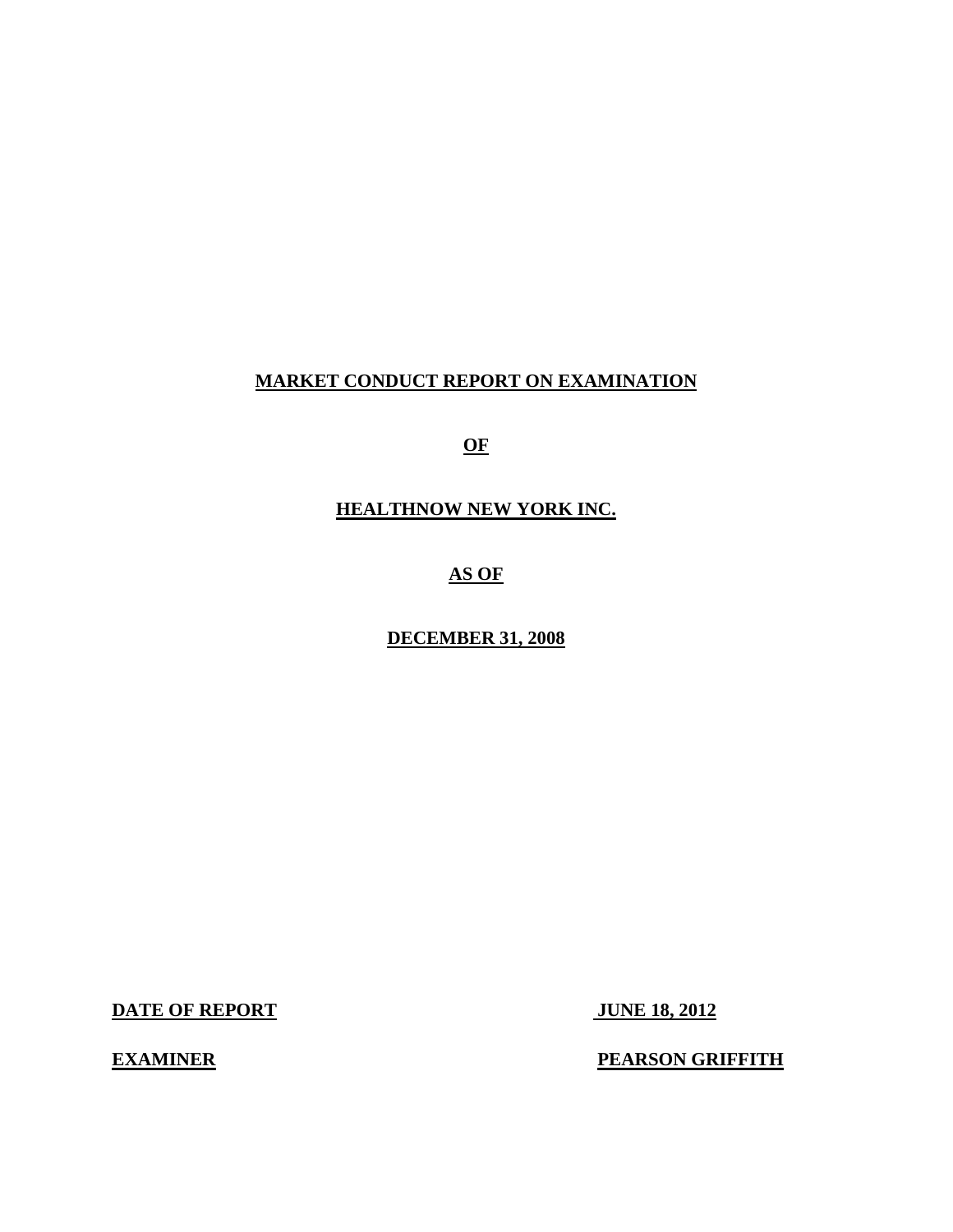# **TABLE OF CONTENTS**

| <u>ITEM NO.</u> |                                                                                                                                                  | PAGE NO.           |
|-----------------|--------------------------------------------------------------------------------------------------------------------------------------------------|--------------------|
| 1.              | Scope of the examination                                                                                                                         | 3                  |
| 2.              | Executive summary                                                                                                                                | 3                  |
| 3.              | Description of the Plan                                                                                                                          | 5                  |
| 4.              | Adoption of Procedure Manuals – Department Circular Letter No. 9<br>(1999)                                                                       | 6                  |
| 5.              | Agents and brokers                                                                                                                               | 8                  |
|                 | A. Licensing<br>B. Certificates of appointments and terminations<br>C. Commissions<br>D. Internal controls                                       | 8<br>9<br>12<br>13 |
| 6.              | Grievances and appeals                                                                                                                           | 14                 |
| 7.              | Mandated benefits                                                                                                                                | 15                 |
| 8.              | Claims processing                                                                                                                                | 17                 |
| 9.              | Standards for prompt, fair and equitable settlement of claims for<br>health care and payments for health care services ("Prompt<br>Payment Law") | 20                 |
| 10.             | Compliance with prior market conduct report on examination                                                                                       | 25                 |
| 11.             | Summary of comments and recommendations                                                                                                          | 29                 |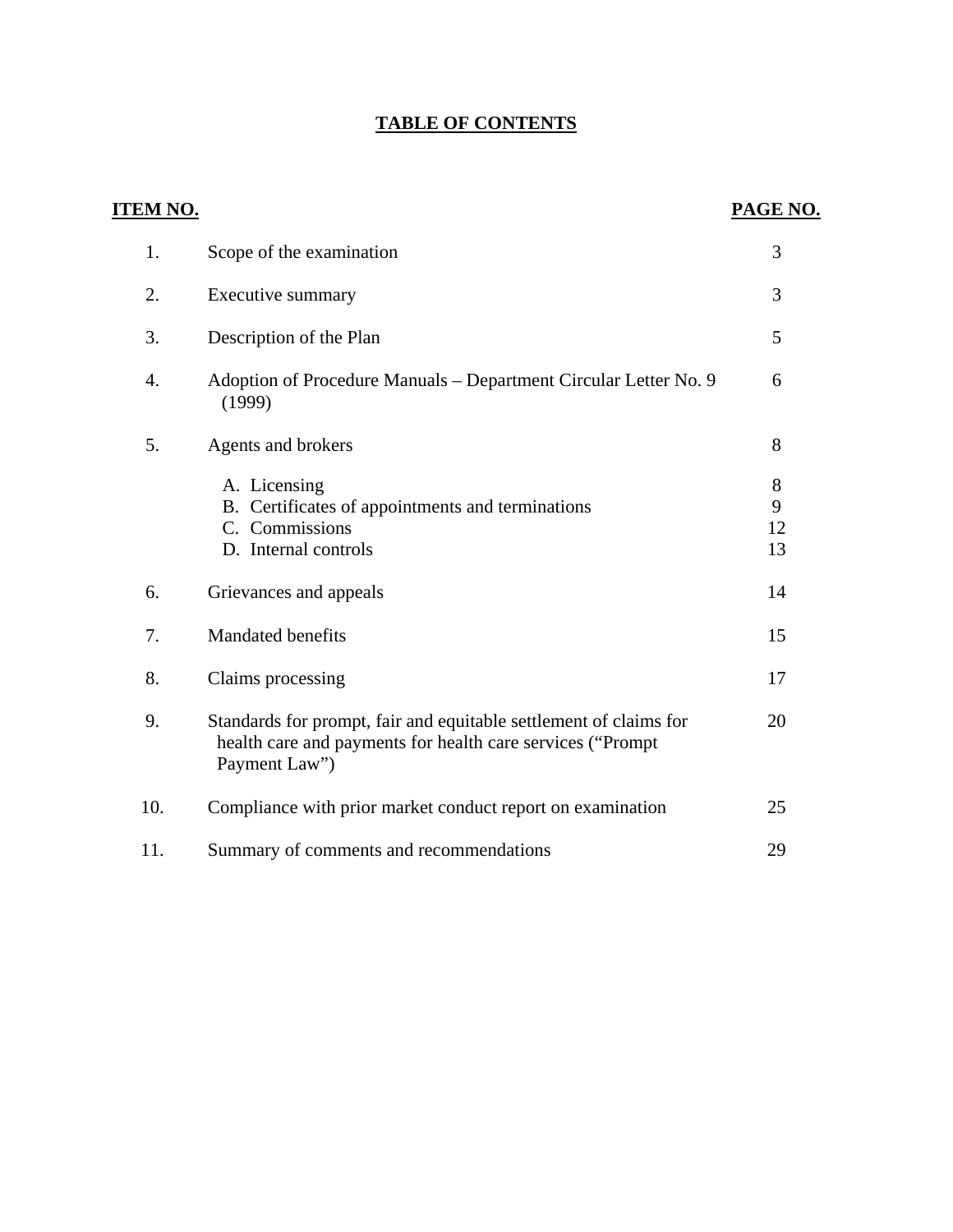

# NEW YORK STATE  $$ FINANCIAL SERVICES

era M. Cuomo Benjamin M. Lawsky Governor Superintendent and Superintendent and Superintendent and Superintendent and Superintendent and Superintendent

June 18, 2012

Honorable Benjamin M. Lawsky Superintendent of Financial Services Albany, New York 12257

Sir:

Pursuant to the requirements of the New York Insurance Law and acting in accordance with the instructions contained in Appointment Number 30354, dated February 8,2011, attached hereto, I have made an examination into the affairs of HealthNow New York Inc., a not-forprofit health service corporation licensed pursuant to the provisions of Article 43 of the New York Insurance Law, as of December 31, 2008, and submit the following report thereon.

The examination was conducted at the home office of HealthNow New York Inc., located at 257 West Genesee Street, Buffalo, New York.

Wherever the designations the "Plan," "HealthNow," or "HNNY" appear herein, without qualification, they should be understood to indicate HealthNow New York Inc.

Wherever the designation the "HMO" appears herein, without qualification, it should be understood to indicate the Plan's health maintenance organization line of business.

Wherever the designation the "Parent" appears herein, without qualification, it should be understood to indicate HealthNow Systems, Inc., a not-for-profit holding company, and the Parent company of HealthNow New York Inc.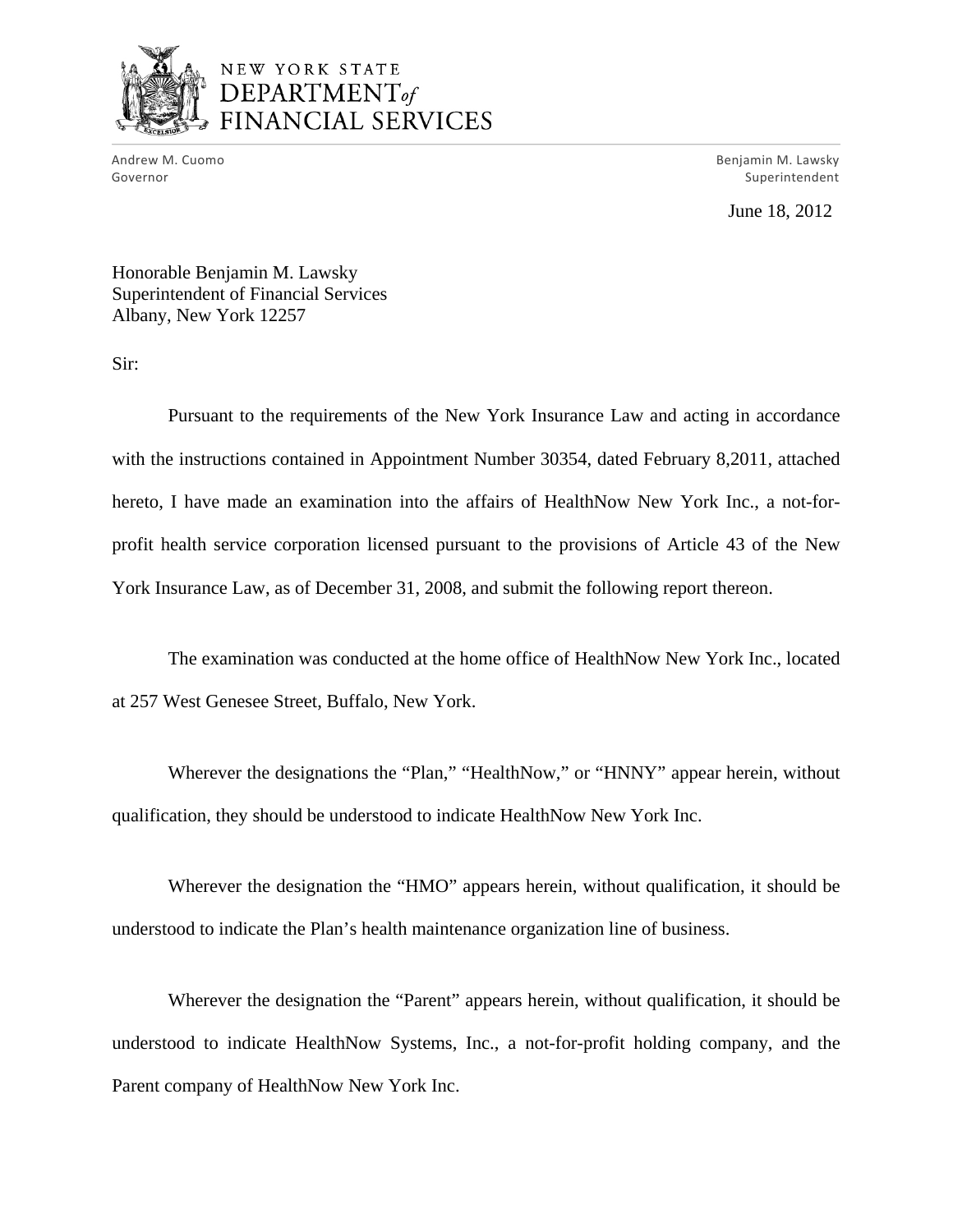Wherever the designation the "Department" appears herein, without qualification, it should be understood to indicate the New York State Department of Financial Services. It should be noted that the New York State Insurance Department merged with the New York State Banking Department on October 3, 2011 to become the New York State Department of Financial Services.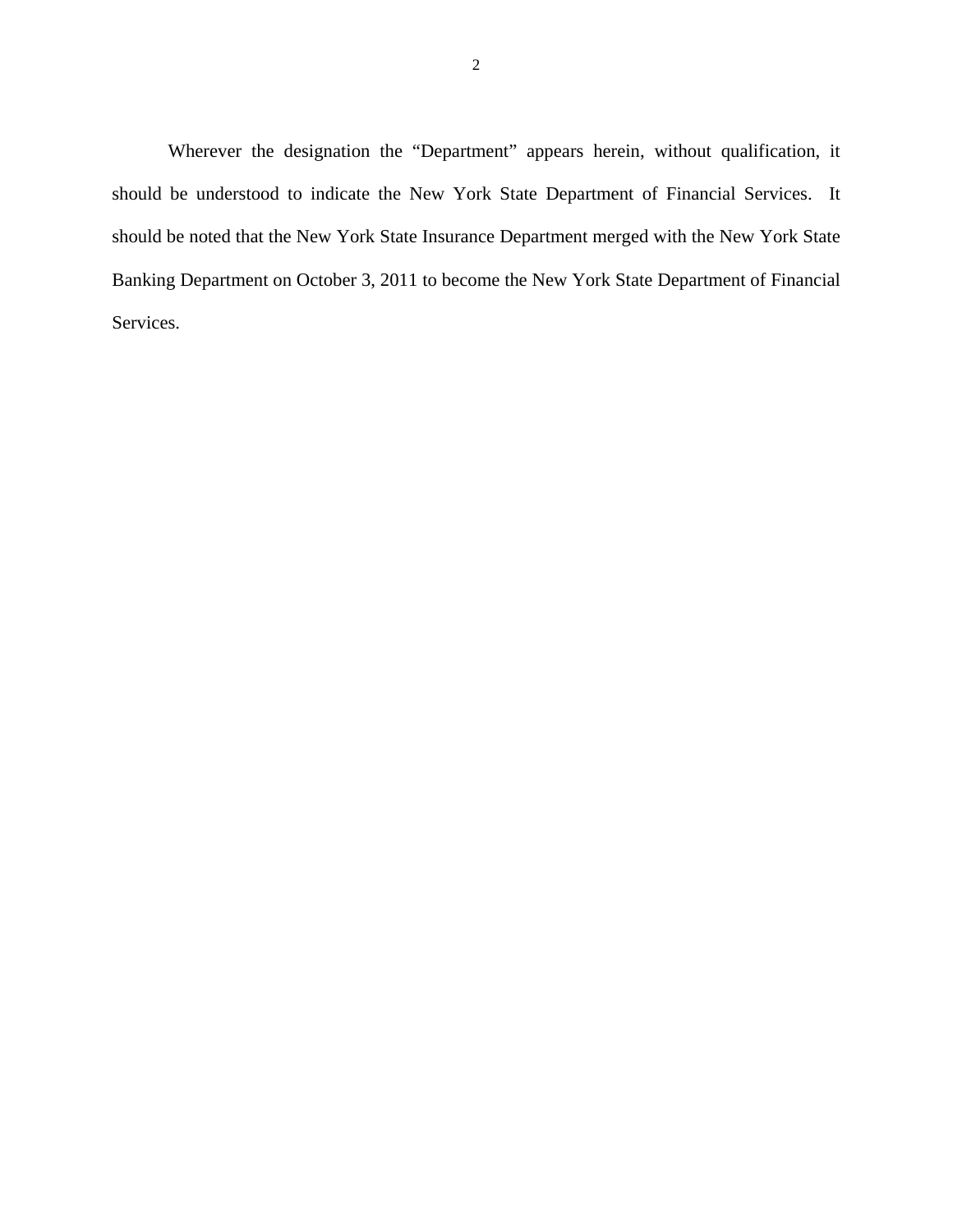#### 1. SCOPE OF THE EXAMINATION

The previous examination was conducted as of December 31, 2003. This market conduct examination was performed to review the manner in which HealthNow conducts its business practices and fulfills its contractual obligations to policyholders and claimants and covers the five-year period January 1, 2004 to December 31, 2008. Transactions subsequent to this period were reviewed where deemed appropriate by the examiner.

This report contains the significant findings of the examination and is confined to comments on those matters which involve departures from laws, regulations or rules, or which are deemed to require an explanation or description.

A review was also made to ascertain what actions were taken by the Plan with regard to comments and recommendations made in the prior market conduct report on examination.

A concurrent examination regarding the financial condition of HealthNow New York Inc., was conducted by the Department as of December 31, 2008, and a separate report on examination will be issued thereon.

#### **2. EXECUTIVE SUMMARY**

The results of this examination revealed certain operational deficiencies that indicate areas of weakness and/or directly impacted the Plan's compliance with the New York Insurance

3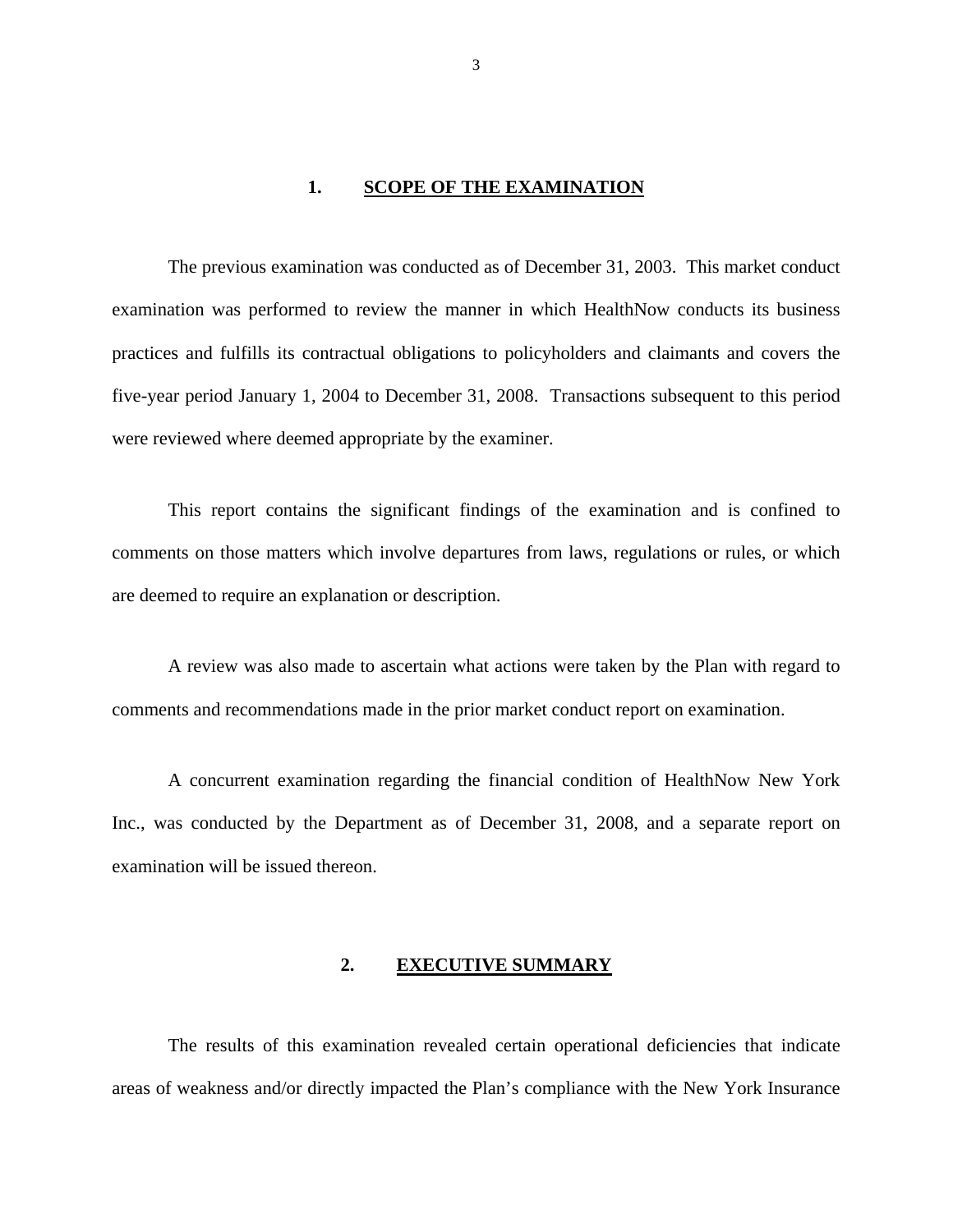Law, New York Public Health Law and Department Regulations. Significant findings relative to

this examination include the following:

- The Plan failed to maintain licenses for all agents and broker appointees, in violation of the provisions of Section 2102(a)(1) of the New York Insurance Law.
- The Plan failed to ensure that certificates of appointment were on file with the Department for each of its agents, as required by the provisions of Section 2112(a) of the New York Insurance Law.
- The Plan failed to ensure that the documentation of and the reporting of all terminated agents was on file with the Department, as required by the provisions of Section 2112(d) of the New York Insurance Law and Department Regulation No. 152.
- The Plan failed to ensure that commissions were paid only to agents and brokers from whom it had obtained valid licenses, as required by the provisions of Section 2114(a)(3) of the New York Insurance Law.
- The Plan failed to comply with its internal control procedures relative to broker of record letters for brokers, and professional liability insurance for agents.
- The Plan failed to provide written acknowledgment of grievances, in violation of the requirements of Section 4802(d) of the New York Insurance Law in two of fifteen instances in the selected sample.
- The Plan violated Sections  $4303(g)(4)(A)$  and  $4303(h)(4)(A)$  of the New York Insurance Law when it failed to send written notice annually, to small groups, offering make-available benefits for biologically based mental illness and benefits for children with serious emotional disturbance.
- The Plan failed to issue complete explanation of benefits statements ("EOBs") for certain denied and out of network claims to comply with the requirements of Sections 3234(b)(6) and 3234(b)(7)of the New York Insurance Law.
- The Plan failed to comply with Section 3224-a of the New York Insurance Law ("Prompt Payment Law").

The above findings are described in greater detail in the remainder of this report.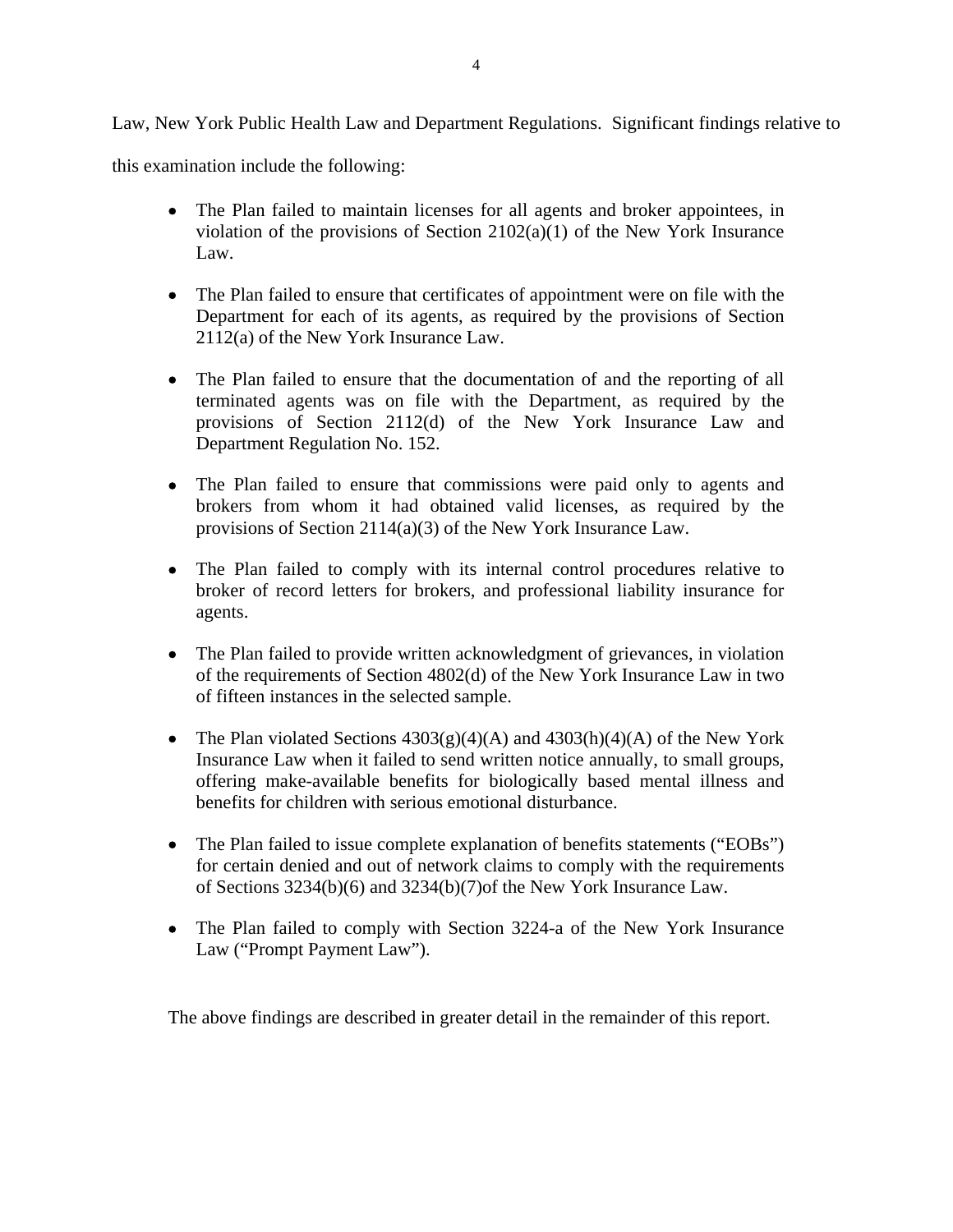#### **3. DESCRIPTION OF THE PLAN**

<span id="page-6-0"></span>HealthNow New York Inc. is a not-for-profit health service corporation organized under the provisions of the Membership Corporation Law and Article 43 of the New York Insurance Law. The Plan was incorporated in the State of New York on September 9, 1939, and commenced business on March 15, 1940. The Plan is a 100% controlled subsidiary of HealthNow Systems, Inc. ("HNS"), a New York not-for-profit corporation and non-operating holding company. HNS is the sole member of the Plan.

The Plan established operations in the Albany, New York area, as a separate division, pursuant to its merger with Whole Health Insurance Network Inc., on December 30, 1992. Concurrent with the date of the merger, through May 1, 1996, the Plan operated under the corporate name, Blue Cross and Blue Shield of Western New York, Inc. The Plan subsequently effected name changes to New York Care Plus Insurance Company and to its present name of HealthNow New York Inc., on May 2, 1996 and October 1, 1998, respectively.

The Plan, as of December 31, 2008, operated under the d/b/a names of Blue Cross and Blue Shield of Western New York, within its Western New York division, HealthNow within its Central New York division and Blue Shield of Northeastern New York within its Eastern New York division. On August 1, 1985, the Plan began the operations of Community Blue, a health maintenance organization ("HMO") authorized pursuant to Article 44 of the New York Public Health Law. Community Blue, an individual practice association ("IPA") model health maintenance organization, functions as a line of business of the Plan. HNNY's HMO operations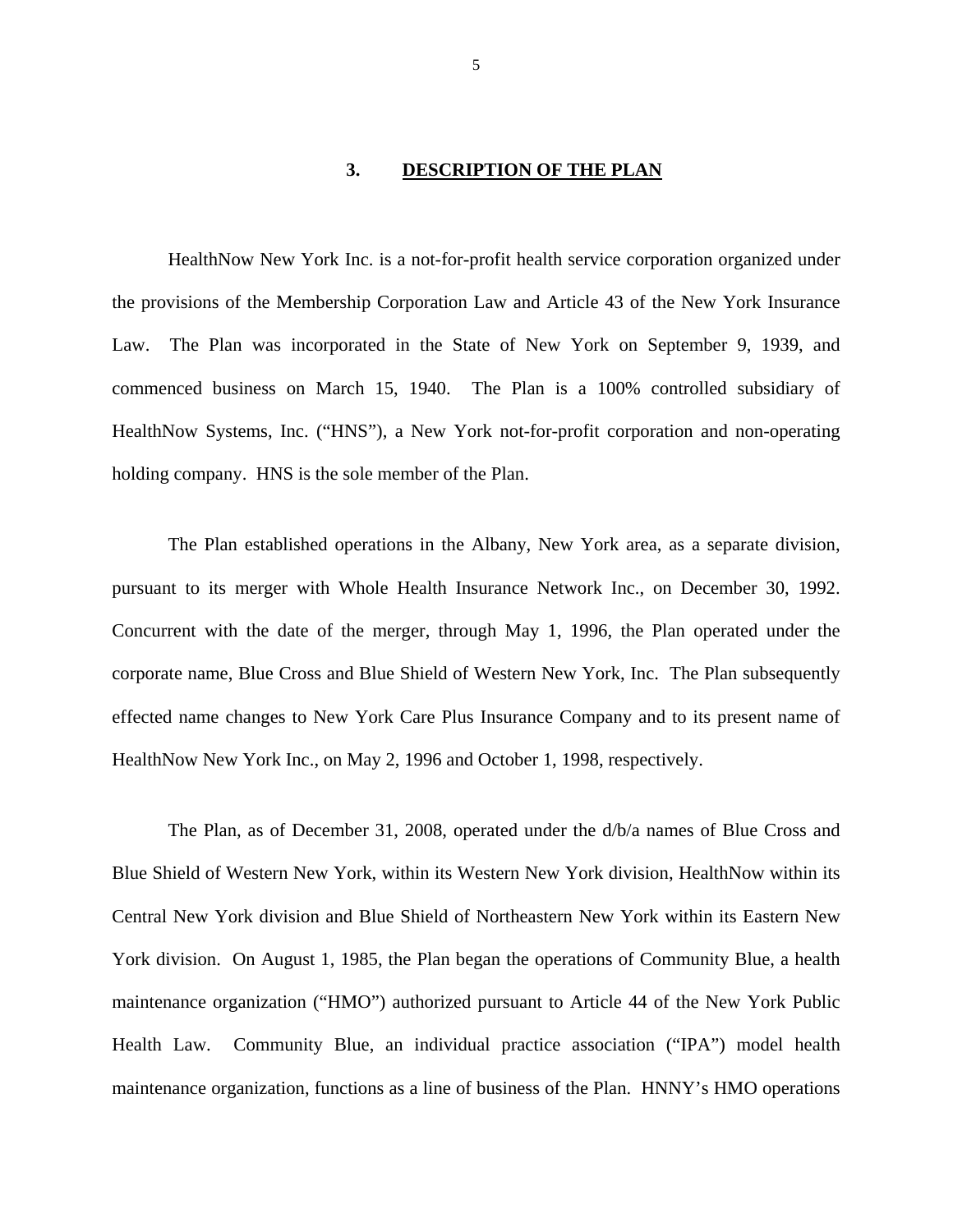<span id="page-7-0"></span>are marketed under the name "Community Blue" in the Buffalo, New York area, and under the name "HealthNow" in the Albany, New York area.

#### **4. ADOPTION OF PROCEDURE MANUALS – DEPARTMENT CIRCULAR LETTER NO. 9 (1999)**

Department Circular Letter No. 9 (1999), dated May 25, 1999, "Adoption of Procedure Manuals", was issued to Article 43 Corporations, Public Health Law Article 44 Health Maintenance Organizations and insurers licensed to write health insurance in New York State.

Department Circular Letter No. 9 (1999) states in part:

"…It is recommended that the board obtain the following certifications annually: (i) from either the company's director of internal audit or independent CPA that the responsible officers have implemented the procedures adopted by the board, and (ii) from the company's general counsel a statement that the company's current claims adjudication procedures, including those set forth in the current claims manual, are in accordance with applicable statutes, rules and regulations..."

A review of the minutes of the meetings of HealthNow's board of directors revealed that it did not directly obtain the above mentioned certifications for 2004 and 2005 The Plan, in its response to the examination request for such information, indicated that such certifications were referenced in the minutes of the March 23, 2005 Joint Audit and Finance Committee meeting of HealthNow Systems Inc., and again in the minutes of the April 5, 2005 HealthNow Systems Inc. board of directors' meeting, copies of which were provided to the examiner.

It was noted that although HealthNow Systems Inc. is the ultimate parent of HealthNow New York Inc., and that the composition of the parent's board is the same as the Plan's, the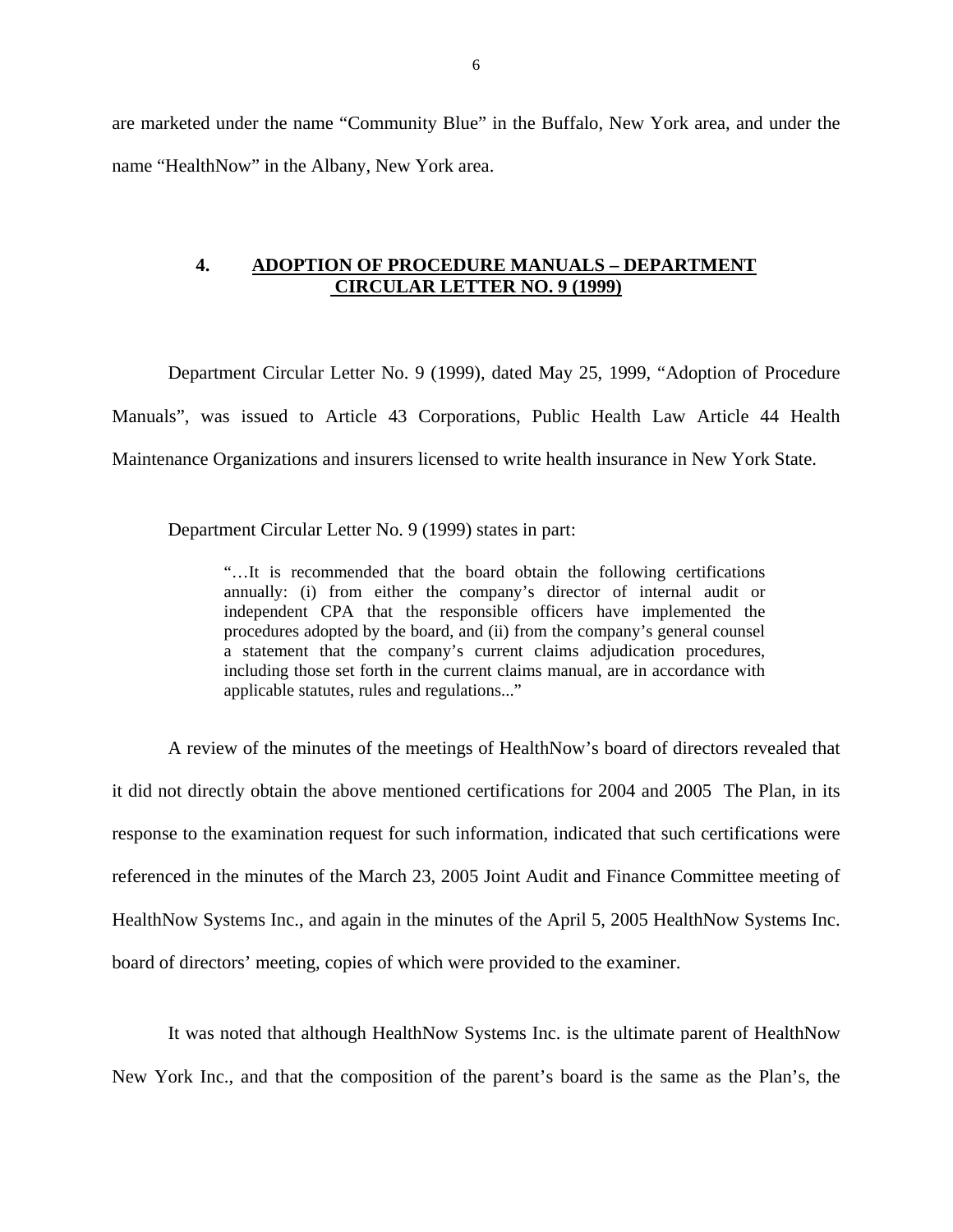Plan's board of directors should directly obtain the annual certifications described in Department Circular Letter No. 9 (1999).

It is recommended that the Plan's board of directors obtain annually, from the Plan's general counsel, a statement that the Plan's current claims adjudication procedures, including those set forth in the current claims manual, are in accordance with applicable statutes, rules and regulations.

The examiner also determined that the certifications which were received by the Plan's board of directors for years 2006 through 2008 contained management assertions that the information relied upon in making such certifications may have been assembled and prepared by officers and employees, including those assigned to conduct the Plan's internal audit functions.

While reliance upon certifications from officers and employees is acceptable, management agreed to provide separate certifications to the board of directors in the future.

The examiner also determined that certain certifications made to the board of directors during the period under examination contained qualified statements that the Plan's current claims adjudication procedures, including those set forth in the current claims manual, were in accordance with applicable statutes, rules and regulations.

Further, Department Circular Letter No. 9 (1999) states in part:

"The board is reminded that its responsibilities to oversee management's handling of the claims adjudication process extends to outside parties who, pursuant to a management, administrative service, provider or other contract with the company, perform one or more of the claim adjudication procedures normally done by the company itself.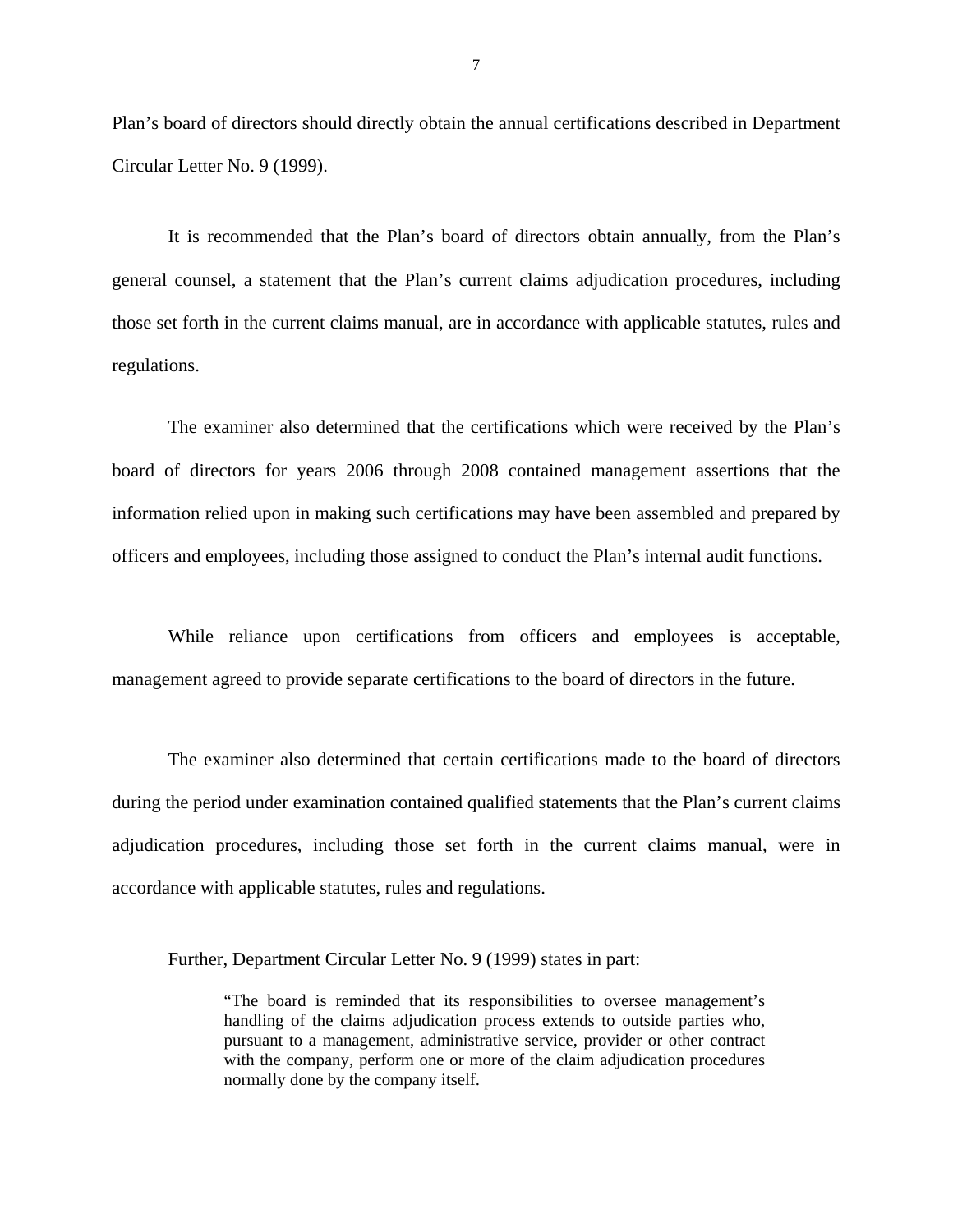Of equal importance is the adoption of written procedures to enable the board to assure itself that the company's operations in other key areas are being conducted in accordance with applicable statutes, rules and regulations."

<span id="page-9-0"></span>The examiner determined that the Plan did not provide annual certifications to the board to assure the board that claim adjudication procedures that were performed by outside parties were conducted in accordance with applicable statutes, rules and regulations.

It is recommended that the Plan revise its annual certifications to its board of directors to assure the board that the claim adjudication procedures that were performed by outside parties, and additional key areas such as underwriting and rating, and the accurate and timely reporting of all financial statement schedules and exhibits, are being conducted in accordance with applicable statutes, rules and regulations.

#### **5. AGENTS AND BROKERS**

A review was performed of HealthNow's sales distribution system. During the period covered by the examination, the Plan utilized internal and external agents and brokers.

#### A. Licensing

The examiner selected a sample of thirty-seven agents and three brokers for review to determine if valid licenses were on file with HealthNow, pursuant to the requirements of Section 2102(a)(1) of the New York Insurance Law.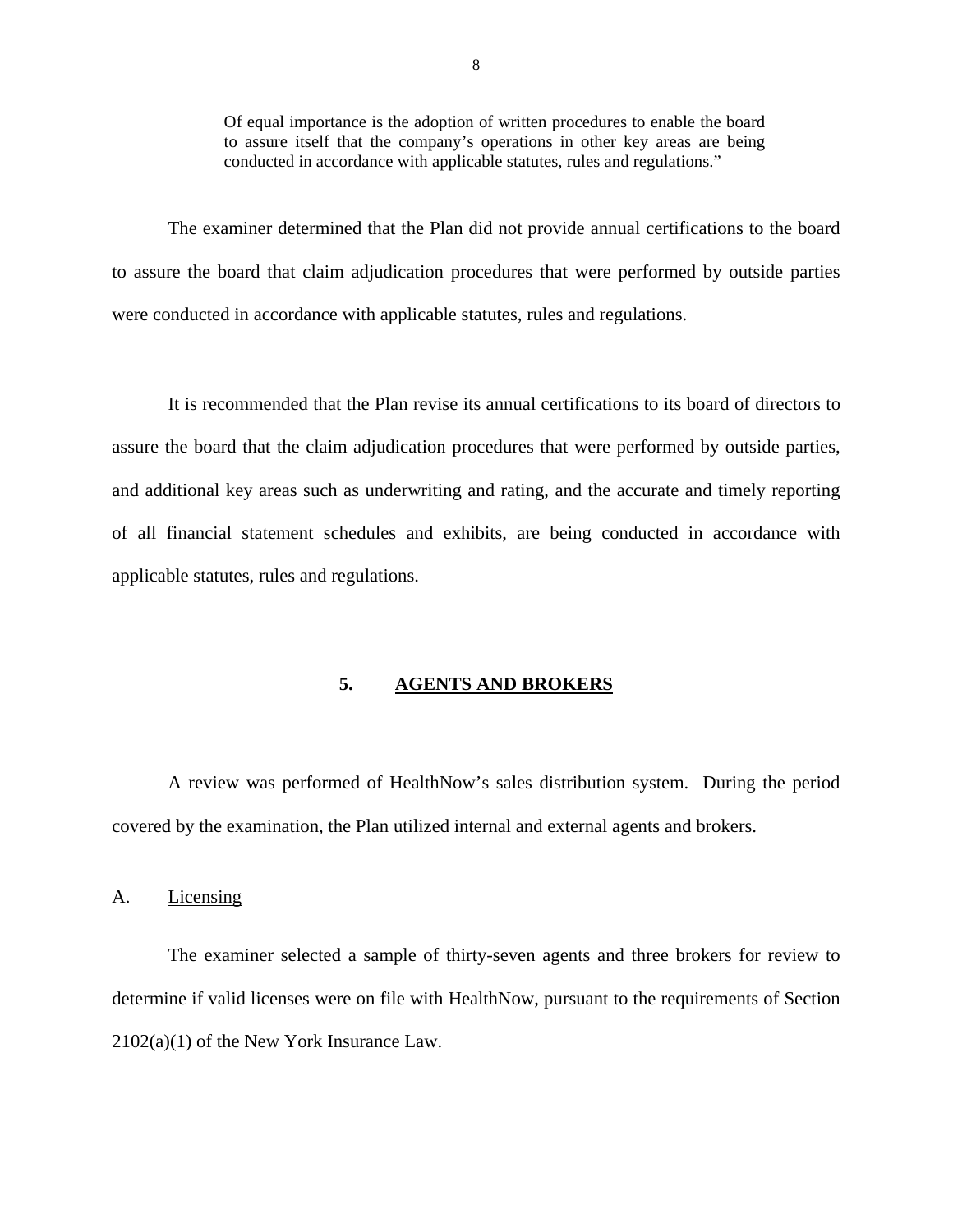<span id="page-10-0"></span>Section 2102(a)(1) of the New York Insurance Law states:

"No person, firm, association or corporation shall act as an insurance producer or insurance adjuster in this state without having authority to do so by virtue of a license issued and in force pursuant to the provisions of this chapter."

HealthNow did not maintain licenses for twelve of the thirty-seven agents sampled, in violation of the requirements of Section 2102(a)(1) of the New York Insurance Law. In addition, the examination review indicated that HealthNow provided copies of expired licenses for twentyone of the agents and brokers in the foregoing sample.

It is recommended that HealthNow ensure that all active producers are duly licensed to ensure compliance with the provisions of Section  $2102(a)(1)$  of the New York Insurance Law.

### B. Certificates of Appointments and Terminations

Section 2112(a) of the New York Insurance Law states:

"(a) Every insurer, fraternal benefit society or health maintenance organization doing business in this state shall file a certificate of appointment in such form as the superintendent may prescribe in order to appoint insurance agents to represent such insurer, fraternal benefit society or health maintenance organization."

Section 2112(b) of the New York Insurance Law states:

"(b) To appoint a producer, the appointing insurer shall file, in a format approved by the superintendent, a notice of appointment within fifteen days from the date the agency contract is executed or the first insurance application is submitted."

During a review of HealthNow's process for appointing its agents, the examiner noted

that the Plan did not comply with the provisions of Section 2112 of the New York Insurance Law

as follows: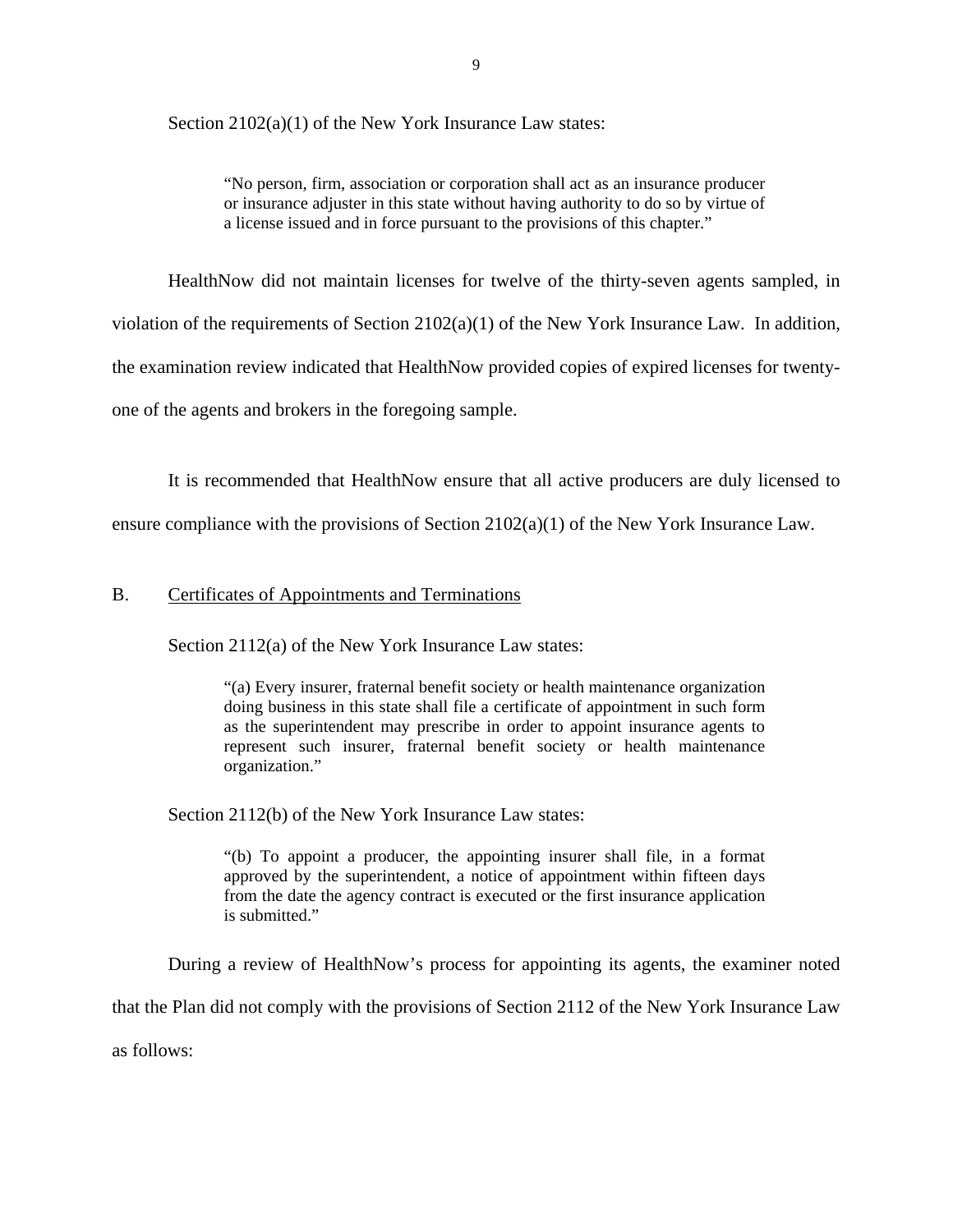- 1. The Plan failed to issue certificates of appointment of agents; and
- 2. The Plan failed to file a notice of appointment with the Superintendent within fifteen days from the date the agency contract was executed (or the first insurance application was submitted).

The examiner selected a sample of thirty-seven agents and three brokers for review to determine whether the Plan filed certificates of appointment with the Department, pursuant to the requirements of Section 2112(a) and (b) of the New York Insurance Law.

The examiner requested certificates of appointment for each of the thirty-seven agents selected for review. HealthNow was unable to produce certificates of appointment for any of the thirty-seven agents selected.

It is recommended that HealthNow ensure that certificates of appointment are filed with

the Department within fifteen days of appointment for each of its agents, as required by Sections

2112(a) and 2112(b) of the New York Insurance Law.

Section 2112(d) of the New York Insurance Law states in part:

"Every insurer, fraternal benefit society or health maintenance organization or insurance producer or the authorized representative of the insurer, fraternal benefit society, health maintenance organization or insurance producer doing business in this state shall, upon termination of the certificate of appointment as set forth in subsection (a) of this section of any insurance agent licensed in this state, or upon termination for cause for activities as set forth in subsection (a) of section two thousand one hundred ten of this article, of the certificate of appointment, of employment, of a contract or other insurance business relationship with any insurance producer, file with the superintendent within thirty days a statement, in such form as the superintendent may prescribe, of the facts relative to such termination for cause..."

Parts 243.2(a) and (b)(5) of Department Regulation No. 152 (11 NYCRR 243.2) states in

10

part: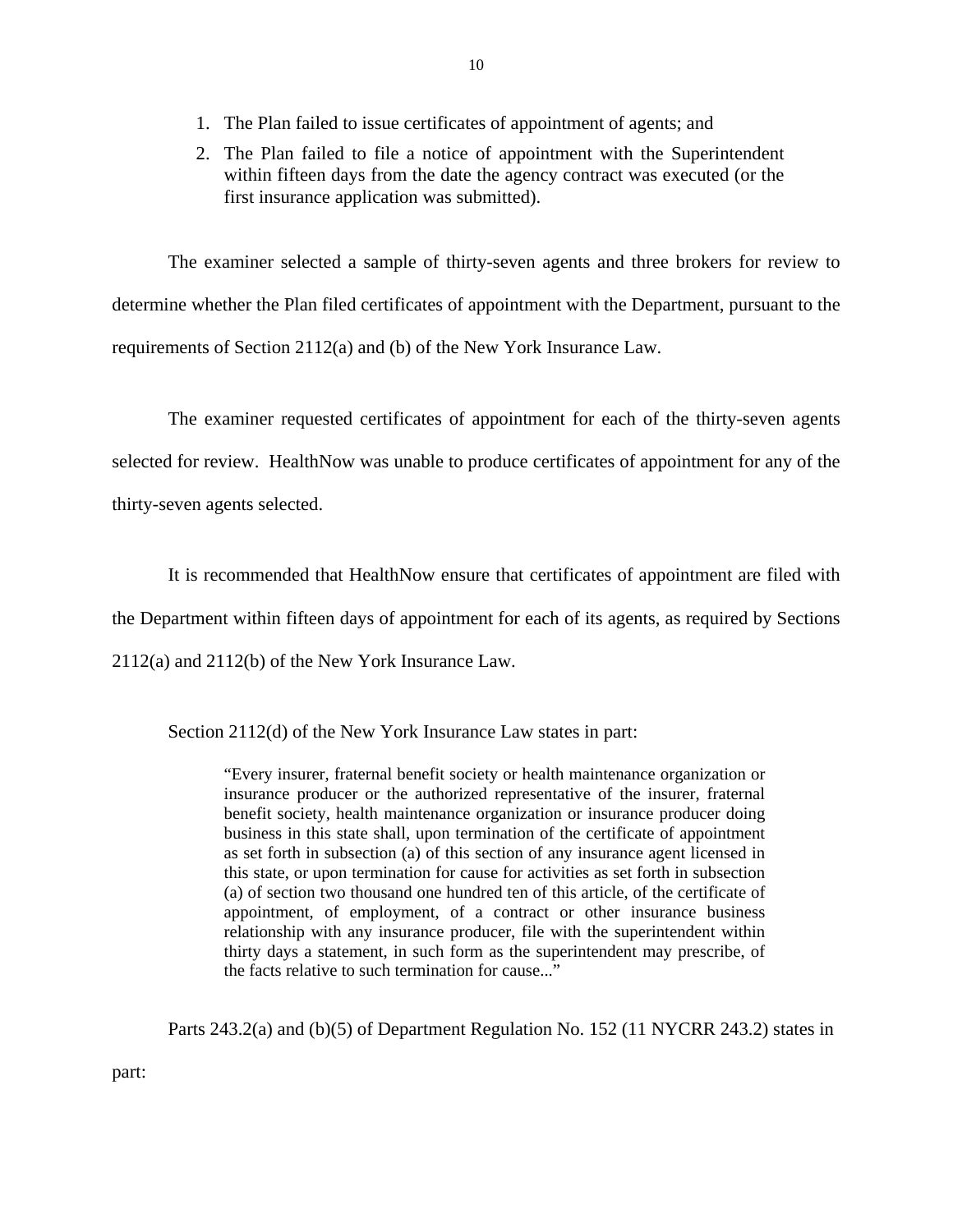"(a) In addition to any other requirement contained in Insurance Law Section 325, any other Section of the Insurance Law or other law, or any other provision of this Title, every insurer shall maintain its claims, rating, underwriting, marketing, complaint, financial, and producer licensing records, and such other records subject to examination by the superintendent, in accordance with the provisions of this Part.

(b) Except as otherwise required by law or regulation, an insurer shall maintain:

(5) A licensing record for six calendar years after the relationship is terminated for each Insurance Law licensee with which the insurer establishes a relationship. Licensing records shall be maintained so as to show clearly the dates of appointment and termination of each licensee."

During a review of HealthNow's process for terminating its agents and brokers, the examiner noted that HealthNow did not maintain its own log of agents and brokers whose certificates of appointments were terminated. In addition, the Plan failed to maintain a log of terminated certificates of appointment of agents and brokers, in accordance with the licensing record maintenance requirements of Department Regulation No. 152. Best business practices dictate that HealthNow should maintain a log of terminated certificates of appointments of agents and brokers and that such log include the reason(s) for termination.

It is recommended that HealthNow comply with the provisions of Section 2112(d) of the New York Insurance Law by maintaining documentation for and reporting all terminated insurance agents to the Department, as prescribed by such statute.

It is also recommended that HealthNow maintain a log of terminated certificates of appointment of agents and brokers, in accordance with the licensing record maintenance requirements of Department Regulation No. 152.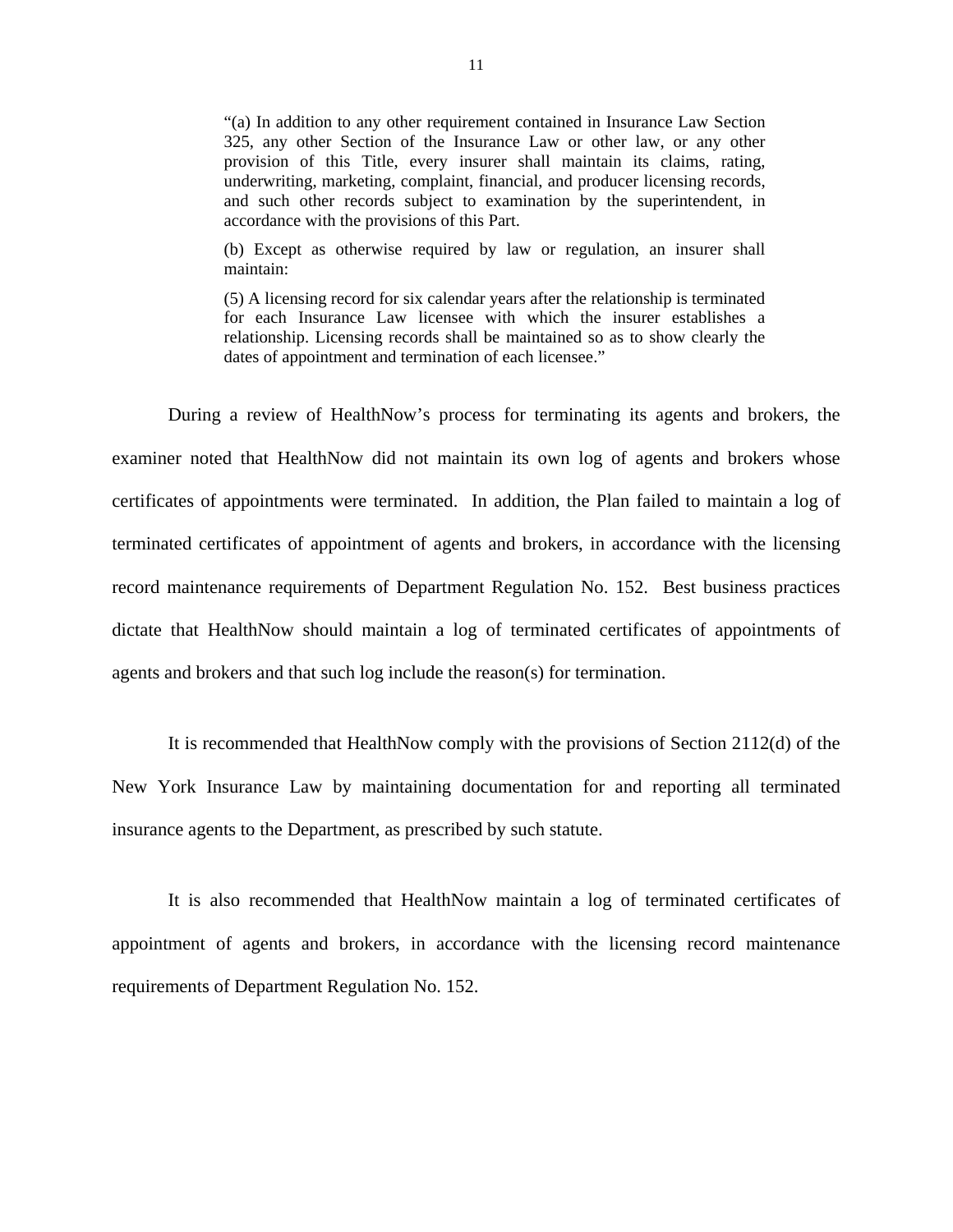### <span id="page-13-0"></span>C. Commissions

#### Section 2114(a)(3) of the New York Insurance Law states:

 "No insurer, fraternal benefit society or health maintenance organization doing business in this state and no agent or other representative thereof shall pay any commission or other compensation to any person, firm, association or corporation for services in soliciting, negotiating or selling in this state any new contract of accident or health insurance or any new health maintenance organization contract, except to a licensed accident and health insurance agent of such insurer, such society or health maintenance organization, or to a licensed insurance broker of this state, and except to a person described in paragraph two or three of subsection (a) of section two thousand one hundred one of this article."

As described in Section 5A of this report, "Licensing", HealthNow paid commissions to agents and brokers for whom it did not maintain copies of the requisite licenses, or paid commissions to agents and brokers after their licenses had expired.

Specifically, the examiner noted that HealthNow paid commissions to six of the twelve agents and brokers in the selected sample, for which it did not obtain valid licenses. The examiner also noted that the Plan paid commissions to twelve of the twenty-one agents and brokers whose licenses had expired.

It is recommended that HealthNow comply with the provisions of Section  $2114(a)(3)$  of the New York Insurance Law and refrain from paying commissions to agents and brokers who have not obtained valid and/or current licenses.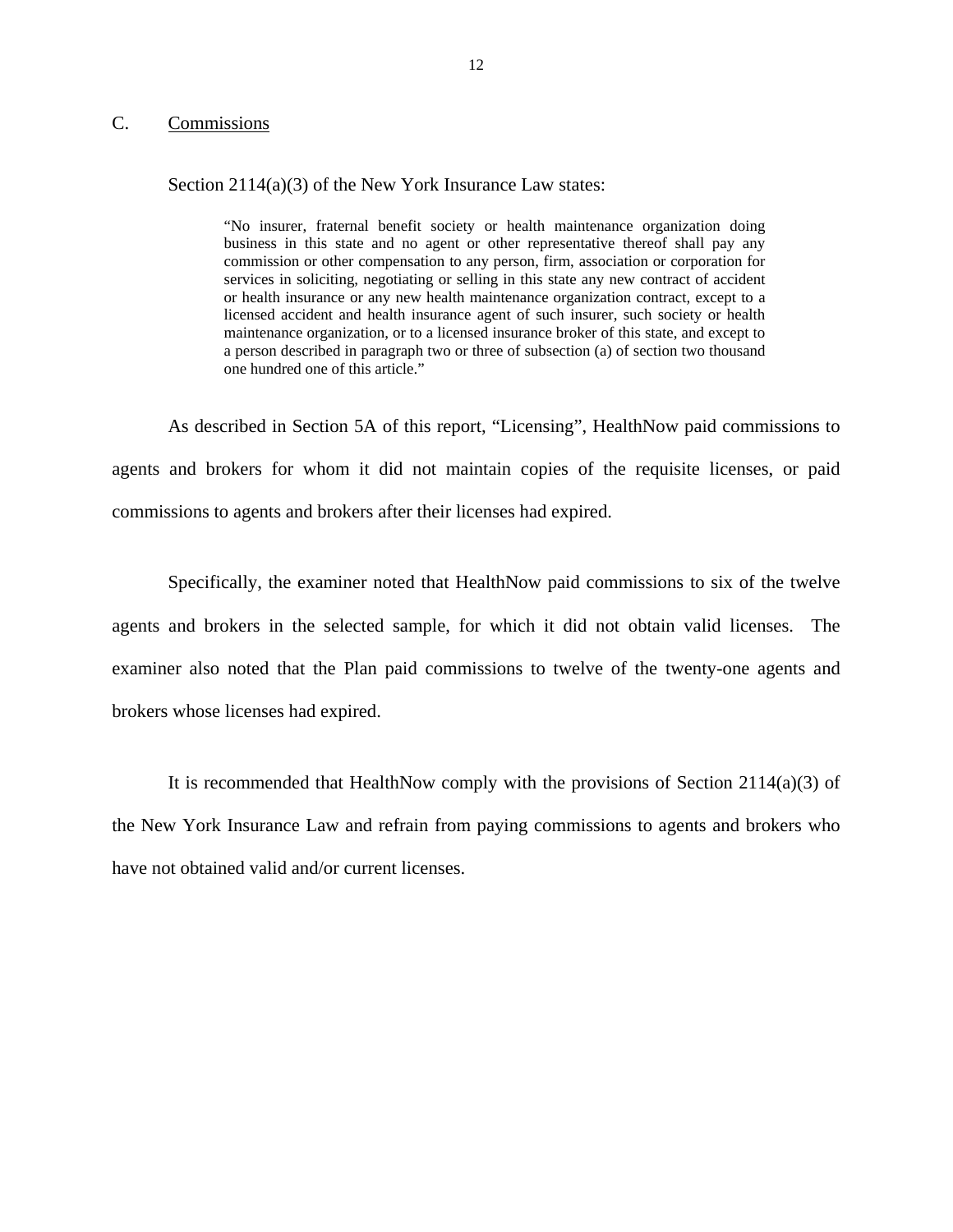#### <span id="page-14-0"></span>D. Internal Controls

The examination review of the Plan's Policy and Procedure Manual (Broker Commission) states:

> "A commission arrangement is created in order to connect the broker to the group in order to pay commission…"

A "commission arrangement" is created by an insured group appointing or replacing a broker of record and issuing a letter notifying HealthNow of the same. The examiner determined that HealthNow failed to comply with its own policy and procedure in that it could not provide the broker of record ("BOR") letters for twenty of the thirty brokers that were selected as the examiner's sample. Although a broker of record is not required by statute, it is a prudent business practice to obtain such from every broker.

The examiner also noted that HealthNow did not adhere to the terms of its agreements with several of its agents/brokers, wherein such agreements called for agents/brokers to maintain professional liability (Errors and Omissions) insurance coverage. Specifically, HealthNow was unable to provide proof of professional liability insurance coverage for thirty-two of the forty agents and brokers selected for the examiner's sample.

In order to comply with the requirements of the Health Insurance Portability and Accountability Act of 1996 ("HIPAA"), HealthNow incorporated an addendum to the agreement with its business associates. The intent and purpose of this addendum was to comply with the requirements of HIPAA. HealthNow was unable to provide three of the forty addenda to the business associate agreements that were reviewed by the examiners.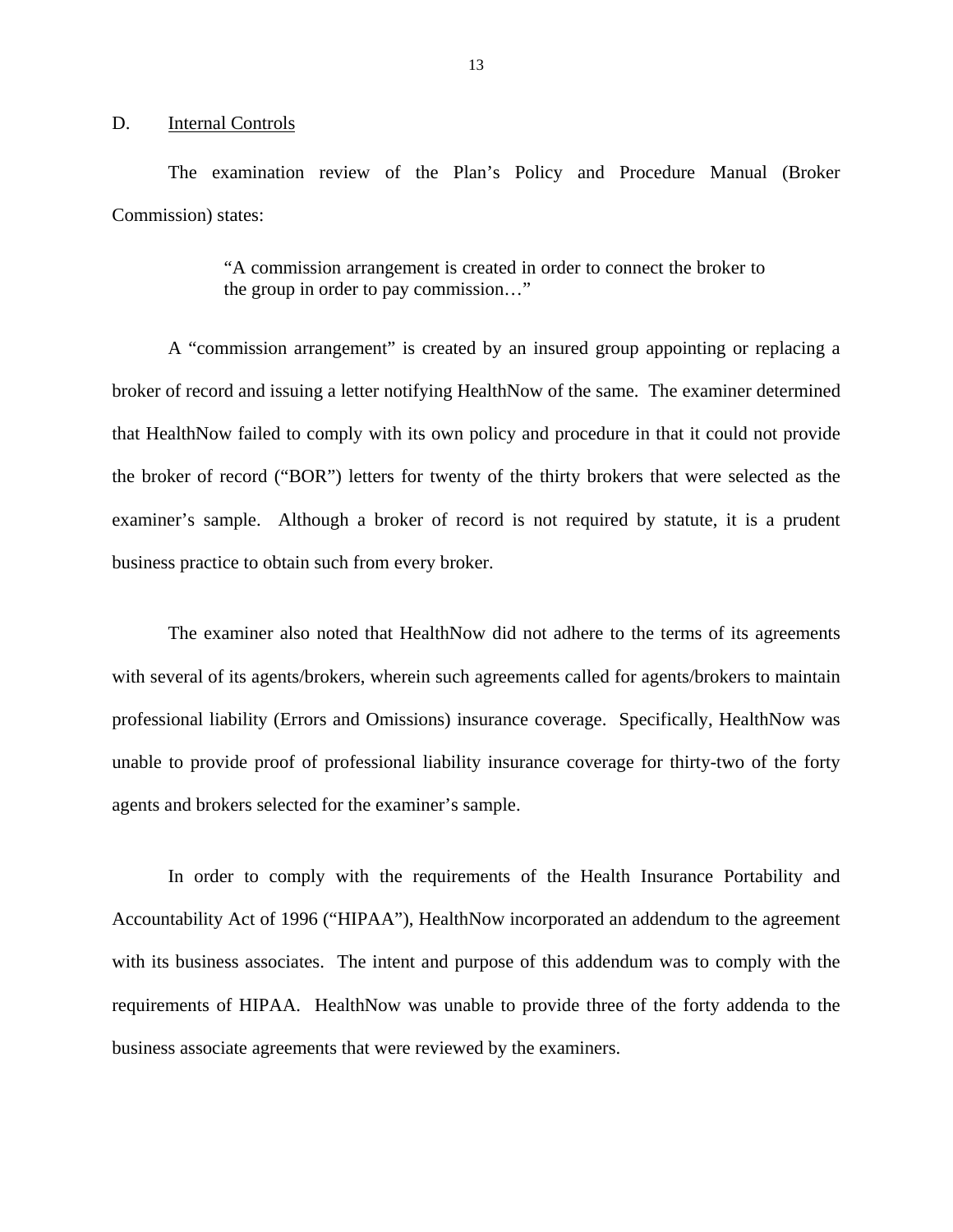<span id="page-15-0"></span>It is recommended that HealthNow comply with its internal control policies and procedures by maintaining agent and broker of record letters.

It is also recommended that HealthNow adhere to the provisions of its agent / broker agreements, by ensuring that such agents or brokers maintain professional liability (Errors and Omissions) insurance coverage.

It is further recommended that HealthNow maintain all addenda relative to its business associate agreements so that this can be used as documentation to support that it meets the requirements of the Health Insurance Portability and Accountability Act of 1996.

HealthNow indicated that it has amended its policies and procedures with regard to Agents and Brokers and has taken steps to ensure that its record keeping and files will be in compliance with the recommendations herein. These amendments have not been reviewed by the examiner.

#### **6. GRIEVANCES AND APPEALS**

Section 4802(d) of the New York Insurance Law states in part:

"Within fifteen business days of receipt of the grievance, the insurer shall provide written acknowledgment of the grievance, including the name, address and telephone number of the individual or department designated by the insurer to respond to the grievance. All grievances shall be resolved in an expeditious manner..."

During a review of the Plan's compliance with New York's grievance and appeal mandates, the examiner determined that the Plan failed to send acknowledgment letters to two of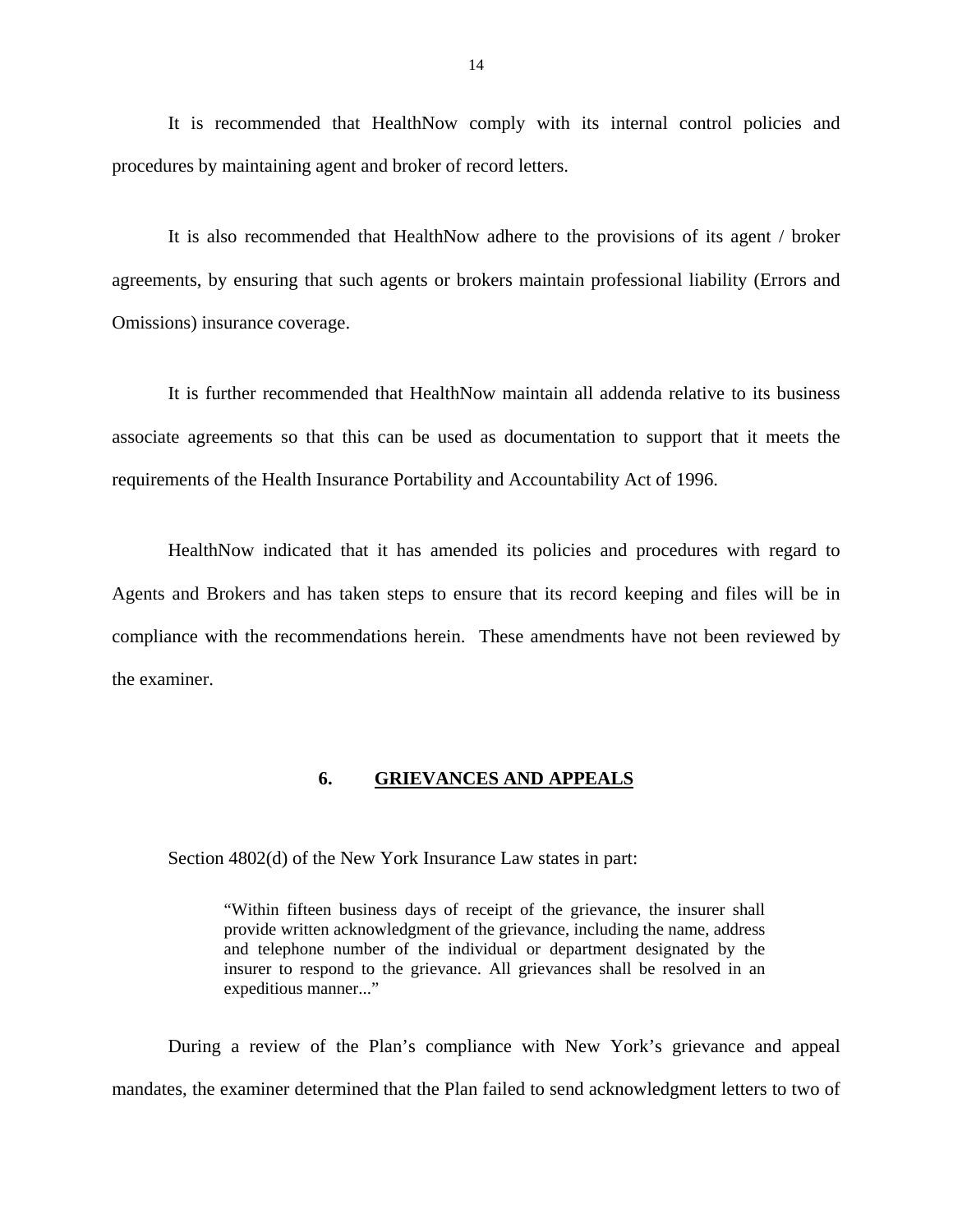<span id="page-16-0"></span>the fifteen members in the selected sample within the timeframe prescribed by Section 4802(d) of the New York Insurance Law.

It is recommended that the Plan provide written acknowledgment of a grievance within the fifteen business day time-frame prescribed by Section 4802(d) of the New York Insurance Law.

#### **7. MANDATED BENEFITS**

Section  $4303(g)(2)(A)$  of the New York Insurance Law, relative to a health service corporation which provides for group or group remittance coverage for inpatient hospital care, states in part:

> coverage for adults and children with biologically based mental illnesses. "…a health service corporation, which provides group, group remittance or school blanket coverage for inpatient hospital care, shall provide comparable Such... health service corporation shall also provide such comparable coverage. for children with serious emotional disturbances. Such coverage shall be provided under the terms and conditions otherwise applicable under the contract…"

Section  $4303(g)(4)(A)$  of the New York Insurance Law states in part:

"…a health service corporation must make available, and…provide the coverage as specified in paragraph two of this subsection. Written notice of the availability of such coverage shall be delivered to the remitting agent or group contract holder prior to inception of such contract and annually thereafter."

Section  $4303(h)(2)(A)$  of the New York Insurance Law, relative to a health service

corporation which provides for group or group remittance coverage for physician services, states

in part: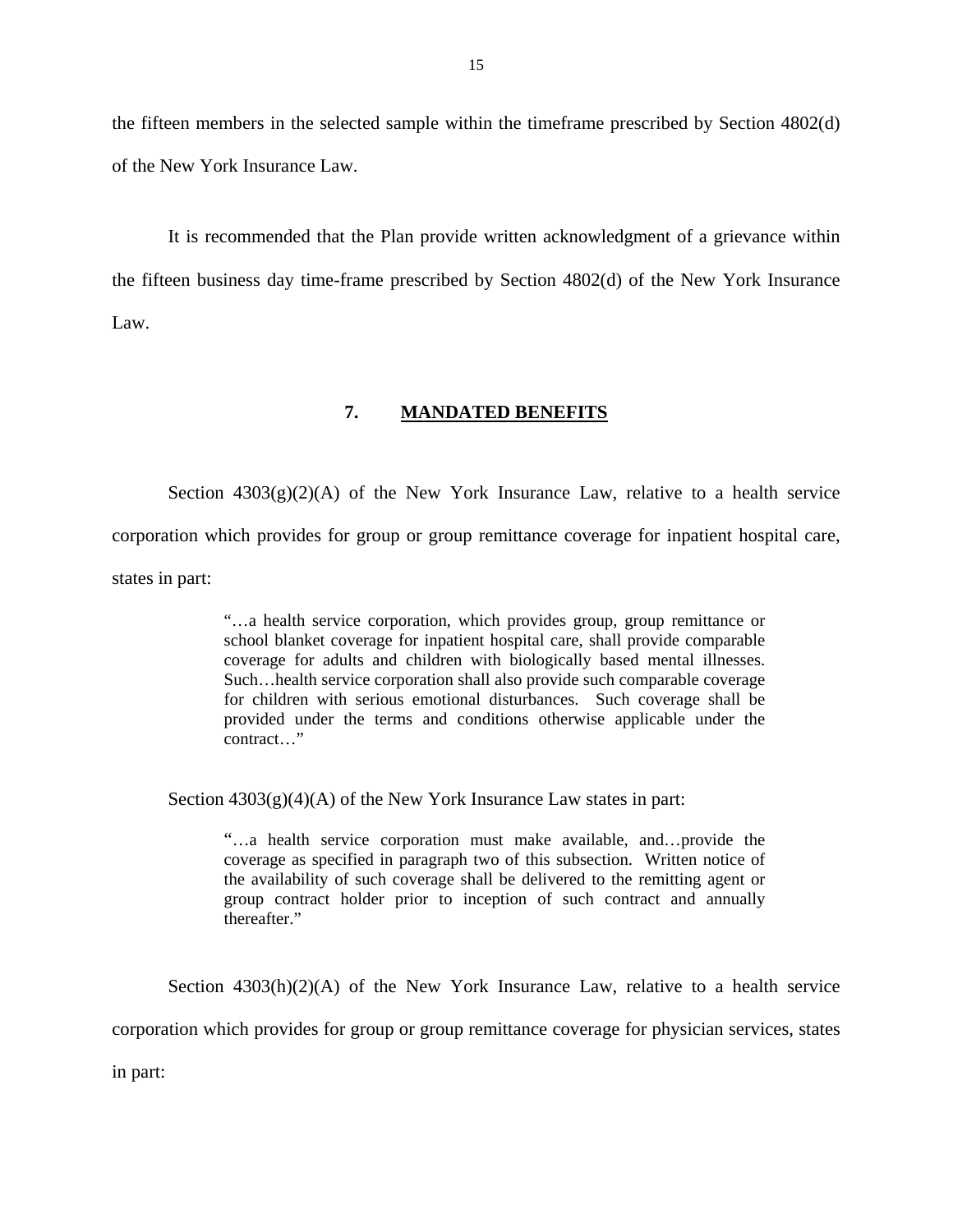"…a health service corporation, which provides group, group remittance or school blanket coverage for physician services, shall provide comparable coverage for adults and children with biologically based mental illness. Such …health service corporation shall also provide such comparable coverage for children with serious emotional disturbances. Such coverage shall be provided under the terms and conditions otherwise applicable under the contract…"

Section 4303(h)(4)(A) of the New York Insurance Law states in part:

"…written notice of the availability of such coverage shall be delivered to the remitting agent or group contract holder prior to inception of such contract and annually thereafter."

During the review of HealthNow's compliance with benefits mandated by New York the examiner noted that the Plan failed to comply with certain provisions of Section 4303(g)(4)(A), and Section 4303(h)(4)(A) of the New York Insurance Law ("Timothy's Law"), which require the Plan to send a written notice annually to small groups offering make-available benefits for Biologically Based Mental Illness ("BBMI") and benefits for children with Serious Emotional Disturbance ("SED").

The Plan failed to comply with the above-mentioned statutes when it did not send the requisite written notices in 2008. In 2009, the disclosure notices that the Plan issued to small groups were not in compliance with the applicable provisions of the above statutes in that such notices were a one time notice of a variety of changes in plan benefits, and did not state whether BBMI/SED coverage was contained in the reference rider and indicate that the rider is available to employees upon request. The aforementioned notice, thus, did not constitute a written notice to all small groups of the availability of BBMI/SED benefit as required under Timothy's Law.

The examiner determined that the number of violations with regard to the above statutes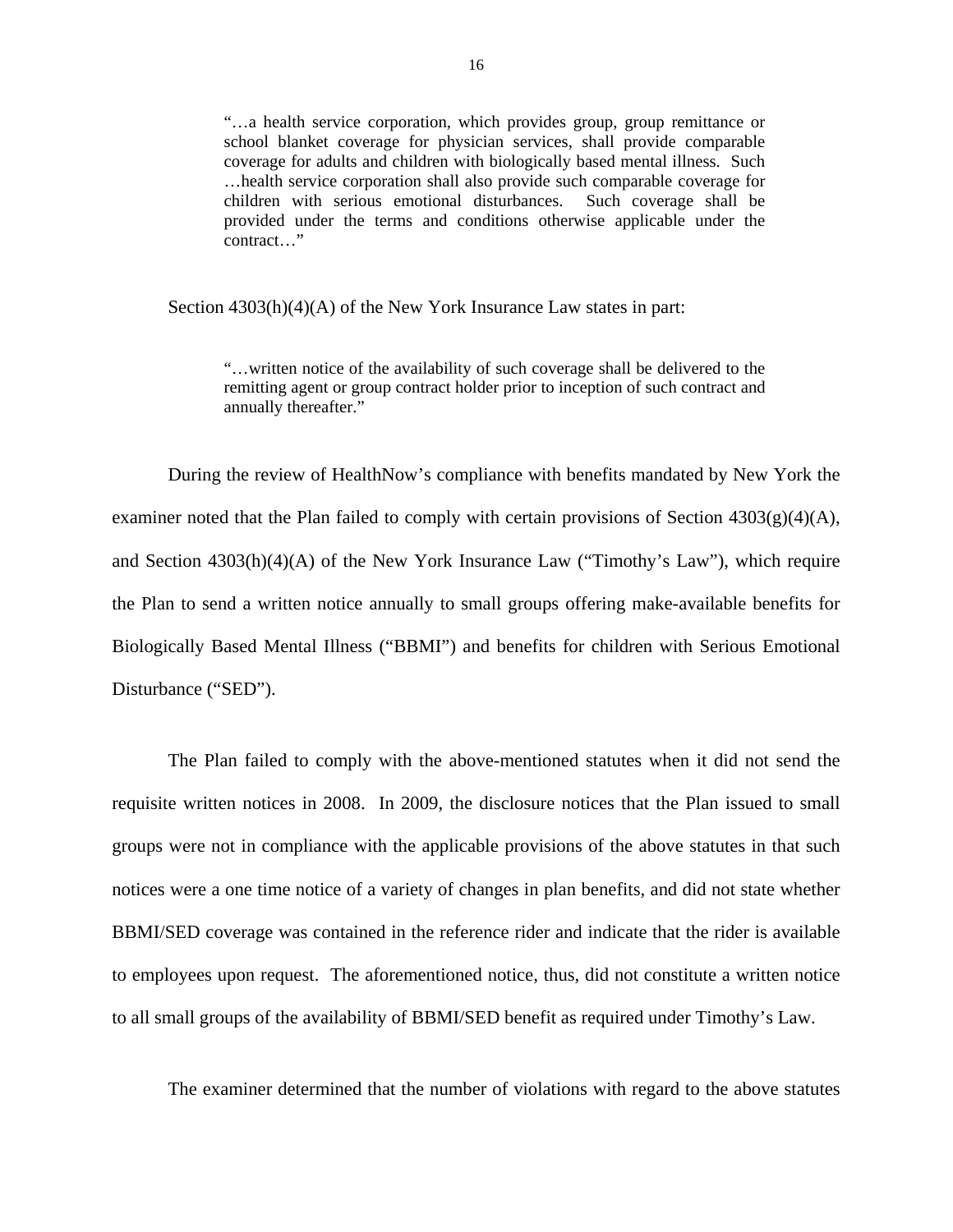<span id="page-18-0"></span>for the year ending December 31, 2008 was 3,103 and the number of violations for the year ending December 31, 2009 was 7,063.

The Department acknowledges that the Plan has resolved this finding by a separate Stipulation with the Department and that no further action shall be undertaken against the Plan under this Report with respect to this particular finding.

Notwithstanding the Stipulation it is recommended that the Plan comply with the provisions of Sections  $4303(g)(4)(A)$  and  $4303(h)(4)(A)$  of the New York Insurance Law, by sending such required written notices to the Plan's small groups on an annual basis. It is also recommended that such notices contain the information required by Sections  $4303(g)(2)(A)$  and 4303(h)(2)(A) of the New York Insurance Law.

#### **8. CLAIMS PROCESSING**

A claims review was performed using a statistical sampling methodology covering the period January 1, 2008 through December 31, 2008, to evaluate the overall accuracy and compliance environment of HealthNow's claims processing. The claim populations for the Plan and its HMO line of business were divided into medical and hospital claim segments. A random statistical sample was drawn from each segment for the HMO and other than HMO lines of business, except for the items detailed below, to test for verification of compliance with certain specified areas, including: eligibility, fee schedules, co-payments, deductibles, treatment plan authorization, denied claims, and explanation of benefits statements ("EOBs"). It should be noted for the purpose of this analysis, that those medical costs characterized as Pharmacy,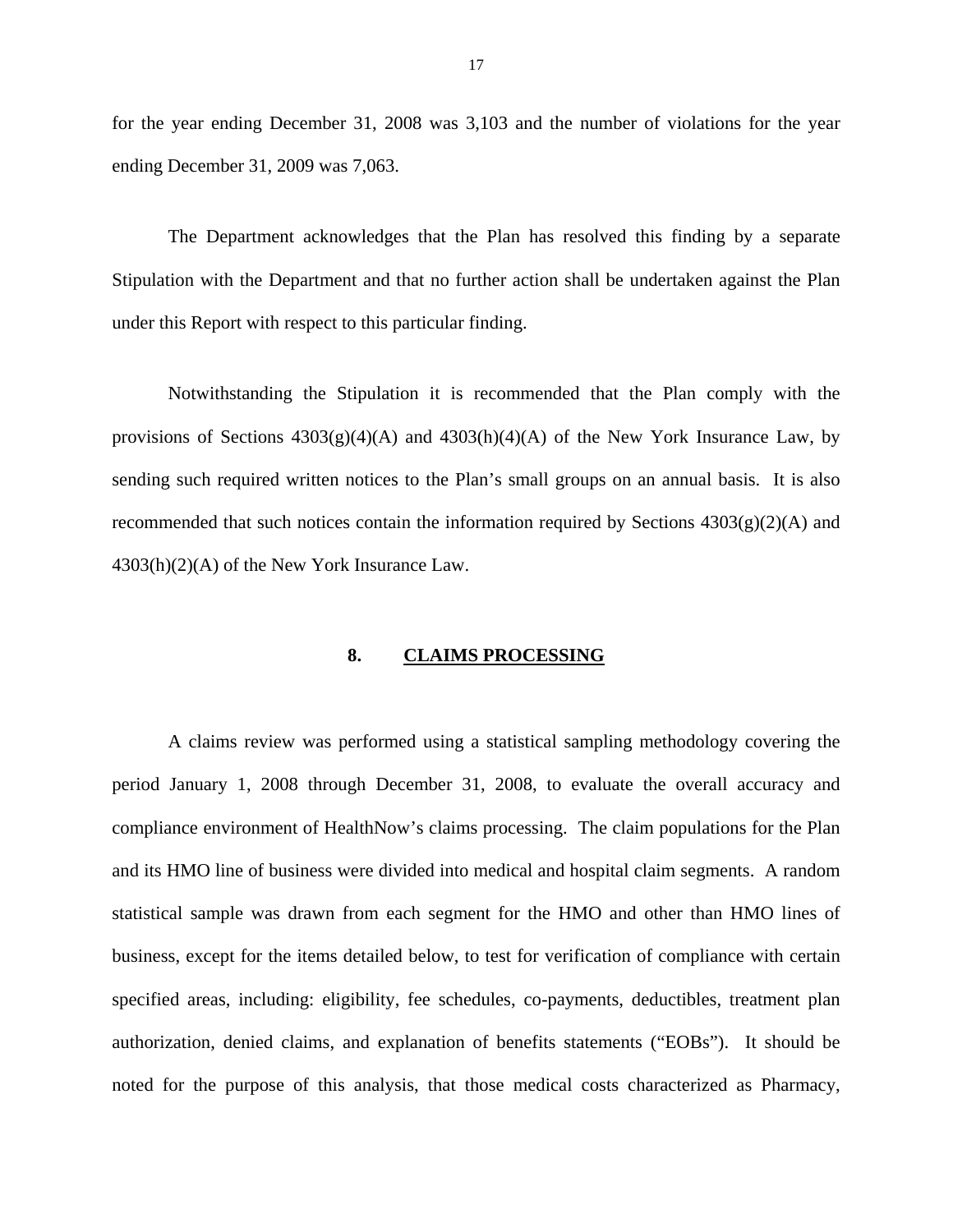Medicare/Medicaid, Dental, Capitated Payments, Federal Employees Program subscribers and HCRA bulk payments were excluded from this review.

The sample size for each population was comprised of 50 randomly selected unique claim transactions. In total, 200 claims were selected for this review (50 hospital and 50 medical from the Plan, and 50 hospital and 50 medical from the HMO line of business). Financial accuracy is defined as the percentage of times the dollar value of the claim payment was correct. Procedural accuracy is defined as the percentage of times a claim transaction was processed in accordance with the Plan's guidelines and/or Department regulations. An error in processing accuracy may or may not affect the financial accuracy. A financial error is considered a procedural error.

Section 3234(a) of the New York Insurance Law states in part:

"Every insurer…is required to provide the insured or subscriber with an explanation of benefits form in response to the filing of any claim under a policy or certificate providing coverage for hospital or medical expenses, including policies and certificates providing nursing home expense or home care expense benefits."

In addition, Section 3234(b) of the New York Insurance Law states in part:

(6) a specific explanation of any denial, reduction, or other reason, including any other third-party payor coverage, for not providing full reimbursement for the amount claimed; and

(7) a telephone number or address where an insured or subscriber may obtain clarification of the explanation of benefits, as well as a description of the time limit, place and manner in which an appeal of a denial of benefits must be brought under the policy or certificate and a notification that failure to comply with such requirements may lead to forfeiture of a consumer's right to challenge a denial or rejection, even when a request for clarification has been made.

During the process of reviewing the claim transactions within the various claim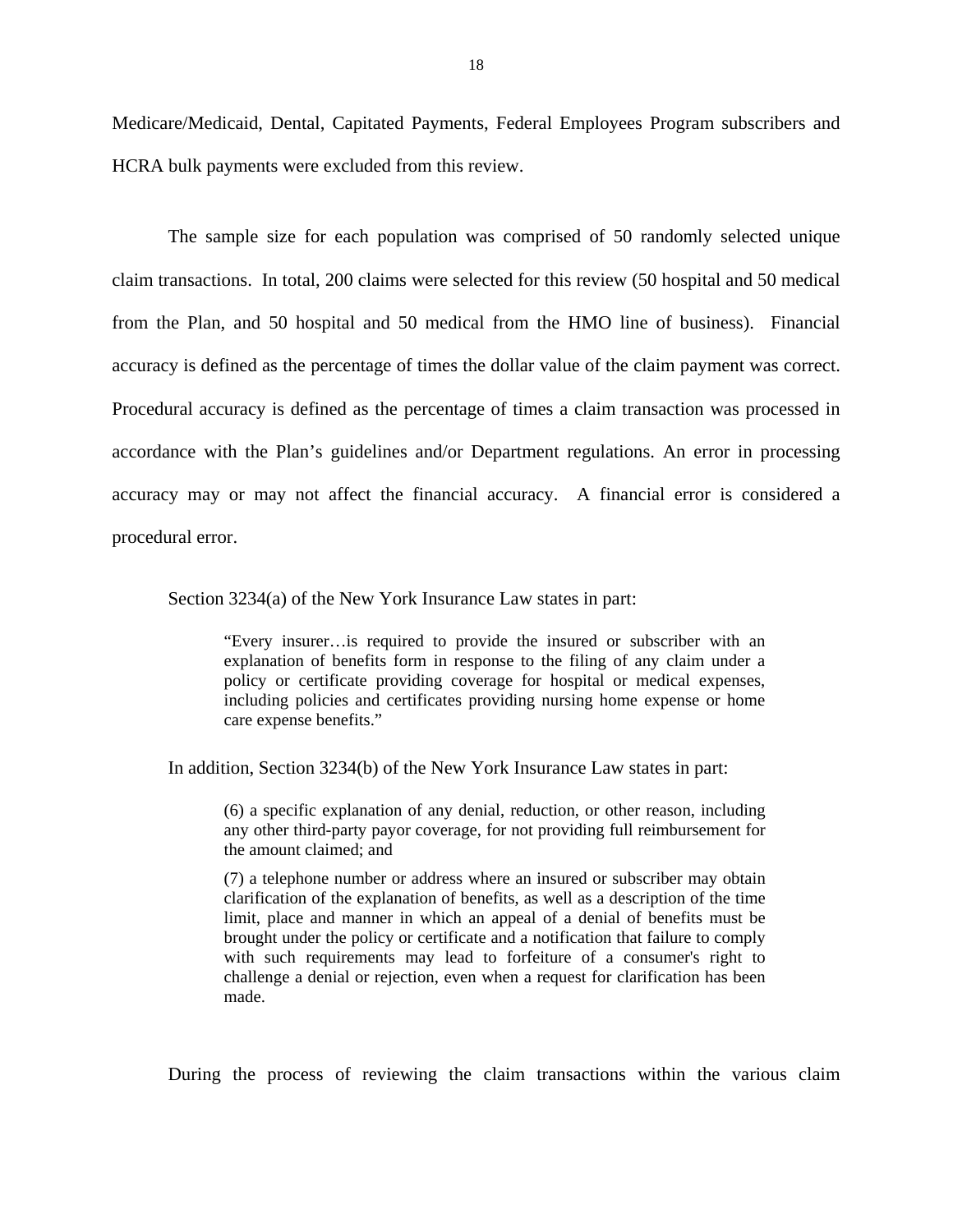adjudication samples, the following was noted:

- The Plan failed to issue complete explanation of benefits statements ("EOBs") for certain denied and out of network claims to comply with the requirements of Sections 3234(b)(6) and 3234(b)(7)of the New York Insurance Law.
- The Plan failed to issue payments on some claims, although there were amounts owed as detailed from the adjudication process. In addition, the Plan failed to issue the requisite explanation of benefits statements in these instances.
- The Plan overpaid the interest that was owed on one claim that was adjudicated, in violation of New York's Prompt Pay Law.

Based on the claims review that was conducted during the examination, the Plan generated EOBs for denied and out of network claims that lacked the requisite wording required by Section 3234(b)(7) of the New York Insurance Law.

The Plan confirmed that when the system receives a request for a particular member's EOB from a prior time period, the system can only produce the current format of the EOB information, which format includes the current notification of appeal rights in effect. Thus it is not possible to produce an exact copy of the relevant EOBs as requested during the examination period. The Plan stated that due to system upgrades for EOBs first issued on and after April 12, 2010, it now has the ability to obtain a copy of the exact EOB issued during a prior period with the applicable notification language at the time of issue.

It is recommended that the Plan issue complete explanation of benefits statements to its insureds or subscribers in all instances in which claims are denied because the insured or subscriber was terminated, and for out of network claims, in compliance with the requirements of Sections 3234(b)(6) and 3234(b)(7) of the New York Insurance Law.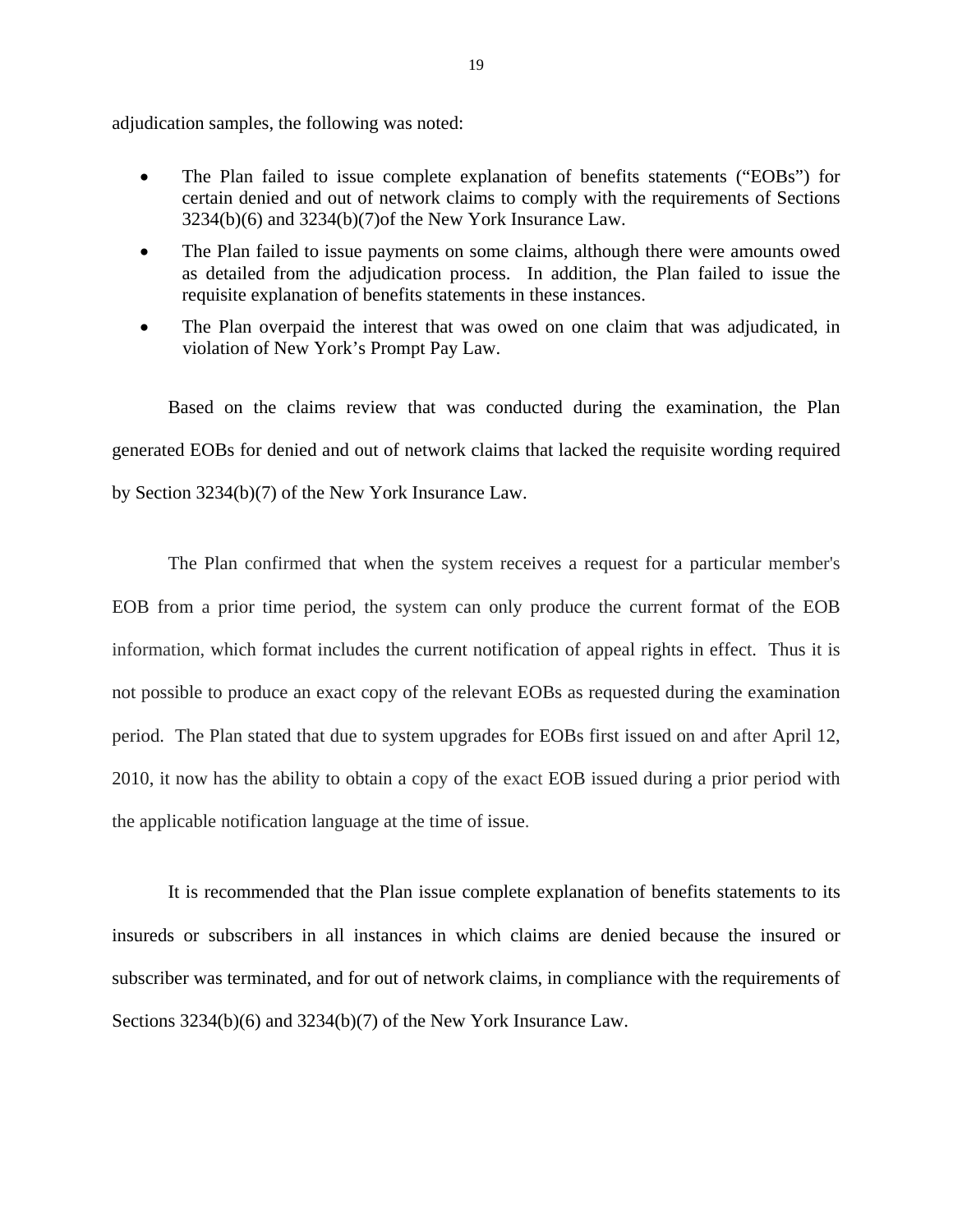### <span id="page-21-0"></span>**9. STANDARDS FOR PROMPT, FAIR AND EQUITABLE SETTLEMENT OF CLAIMS FOR HEALTH CARE AND PAYMENTS FOR HEALTH CARE SERVICES ("PROMPT PAY LAW")**

Section 3224-a(a) of the New York Insurance Law states:

 fraudulently, such insurer or organization or corporation shall pay the claim to "(a) Except in a case where the obligation of an insurer or an organization or corporation licensed or certified pursuant to article forty-three of this chapter or article forty-four of the public health law to pay a claim submitted by a policyholder or person covered under such policy or make a payment to a health care provider is not reasonably clear, or when there is a reasonable basis supported by specific information available for review by the superintendent that such claim or bill for health care services rendered was submitted a policyholder or covered person or make a payment to a health care provider within forty-five days of receipt of a claim or bill for services rendered."

In addition, Section 3224-a(c) of the New York Insurance Law states:

"(c) Each claim or bill for health care services processed in violation of this section shall constitute a separate violation. In addition to the penalties provided in this chapter, any insurer or organization or corporation that fails to adhere to the standards contained in this section shall be obligated to pay to the health care provider or person submitting the claim, in full settlement of the claim or bill for health care services, the amount of the claim or health care payment plus interest on the amount of such claim or health care payment of the greater of the rate equal to the rate set by the commissioner of taxation and finance for corporate taxes pursuant to paragraph one of subsection (e) of section one thousand ninety-six of the tax law or twelve percent per annum, to be computed from the date the claim or health care payment was required to be made. When the amount of interest due on such a claim is less than two dollars, an insurer or organization or corporation shall not be required to pay interest on such claim."

Section 3224-a of the New York Insurance Law, "Standards for prompt, fair and equitable settlement of claims for health care and payments for health care services" (the "Prompt Pay Law"), requires all insurers to pay undisputed claims within forty-five days of receipt. If such undisputed claims are not paid within forty-five days of receipt, interest may be payable.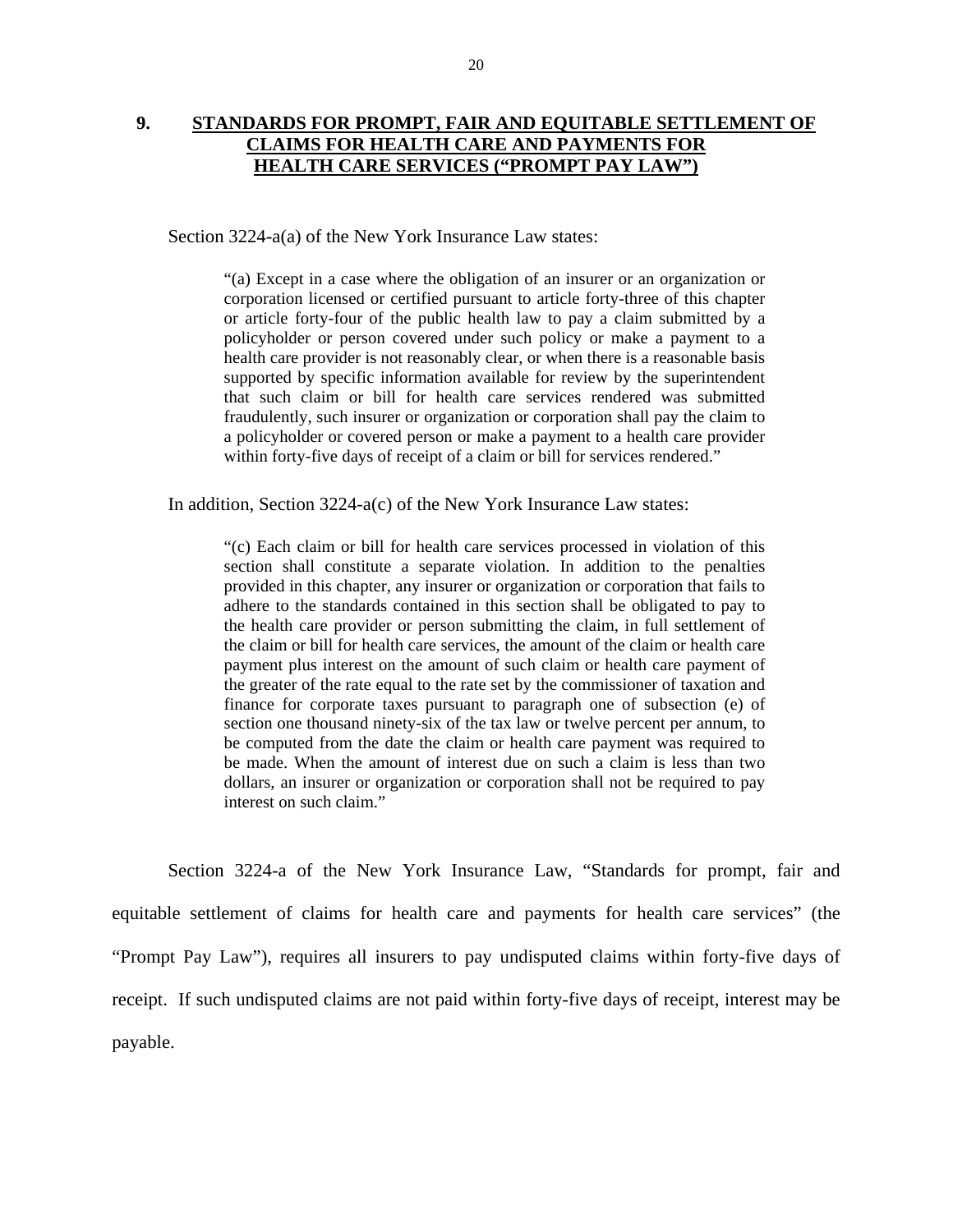A statistical sample of claims not adjudicated within 45 days of receipt by the Plan was reviewed to determine whether the claim was processed in violation of the timeframe requirements of Section 3224-a(a) of the New York Insurance Law ("NYIL"), and if interest was required, and appropriately paid, pursuant to Section 3224-a(c) of the NYIL. Accordingly, all claims that were not adjudicated within 45 days during the period January 1, 2008 through December 31, 2008, were segregated. A statistical sample of this population was then selected to determine whether the claims were subject to interest, and whether such interest was properly calculated.

The claim populations for the Plan and its HMO line of business were separated and further divided into medical and hospital claim segments. A random statistical sample was drawn from each segment, for each entity.

The sample size for each population was comprised of 167 randomly selected unique claims. Additional random samples were generated for each group as "replacement items" in the event it was determined that a particular claim transaction selected in the sample was to be excluded. Accordingly, various replacement items were appropriately utilized. In total, 668 claims were selected for this review, 334 from the Plan and 334 from the Plan's HMO line of business, with 167 medical and 167 hospital claims reviewed, respectively for each entity.

The following charts illustrate the Plan's compliance with the Prompt Pay Law, as determined by this examination: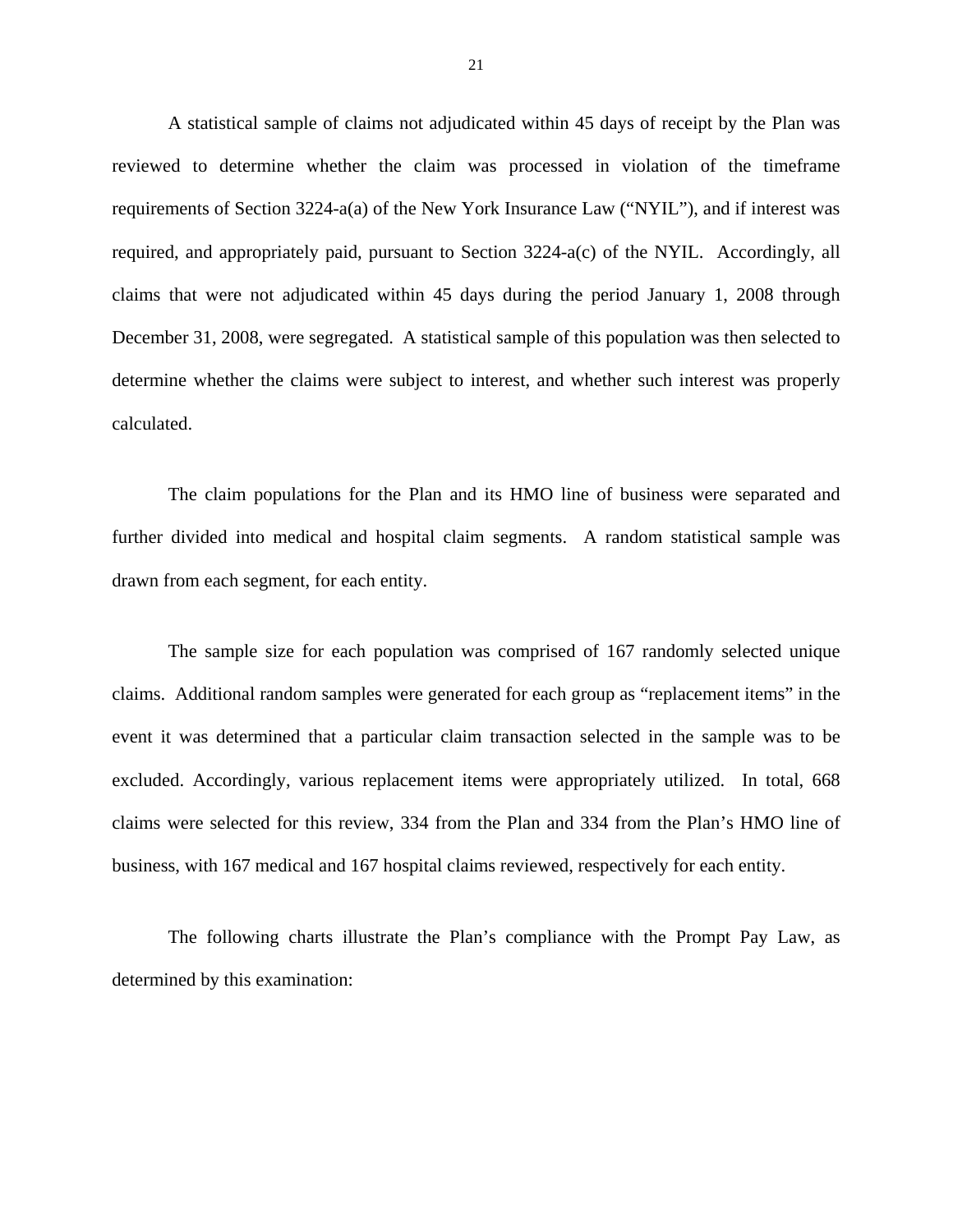|                                                | Medical   | Hospital |
|------------------------------------------------|-----------|----------|
|                                                | Claims    | Claims   |
| Total population of claims                     | 3,962,555 | 622,175  |
| Population of claims adjudicated after 45 days |           |          |
| of receipt                                     | 144,768   | 40,325   |
| Sample size                                    | 167       | 167      |
| Number of claims with violations               | 67        | 47       |
| <b>Calculated violation rate</b>               | 40.12%    | 28.14%   |
| <b>Upper violation limit</b>                   | 47.55%    | 34.96%   |
| Lower violation limit                          | 32.69%    | 21.32%   |
| <b>Calculated claims in violation</b>          | 58,081    | 11,349   |
| Upper limit claims in violation                | 68,843    | 14,099   |
| Lower limit claims in violation                | 47,319    | 8,599    |

### **HNNY (Excluding HMO Line of Business) - Summary of Violations of Section 3224 a(a) of the New York Insurance Law**

**Note**: The upper and lower violation limits represent the range of potential violation (e.g., if 100 samples were selected, the rate of violation would fall between these limits 95 times).

#### **HNNY (Excluding HMO Line of Business)- Summary of Violations of Section 3224-a(c) of the New York Insurance Law**

|                                                | Medical   | Hospital |
|------------------------------------------------|-----------|----------|
|                                                | Claims    | Claims   |
| Total population of claims                     | 3,962,555 | 622,175  |
| Population of claims adjudicated after 45 days |           |          |
| of receipt                                     | 144,768   | 40,325   |
| Sample size                                    | 167       | 167      |
| Number of claims with violations               | $\Omega$  | $\Omega$ |
| <b>Calculated violation rate</b>               | N/A       | N/A      |
| Upper violation limit                          | N/A       | N/A      |
| Lower violation limit                          | N/A       | N/A      |
| <b>Calculated claims in violation</b>          | N/A       | N/A      |
| Upper limit claims in violation                | N/A       | N/A      |
| Lower limit claims in violation                | N/A       | N/A      |

**Note**: The upper and lower violation limits represent the range of potential violation (e.g., if 100 samples were selected, the rate of violation would fall between these limits 95 times).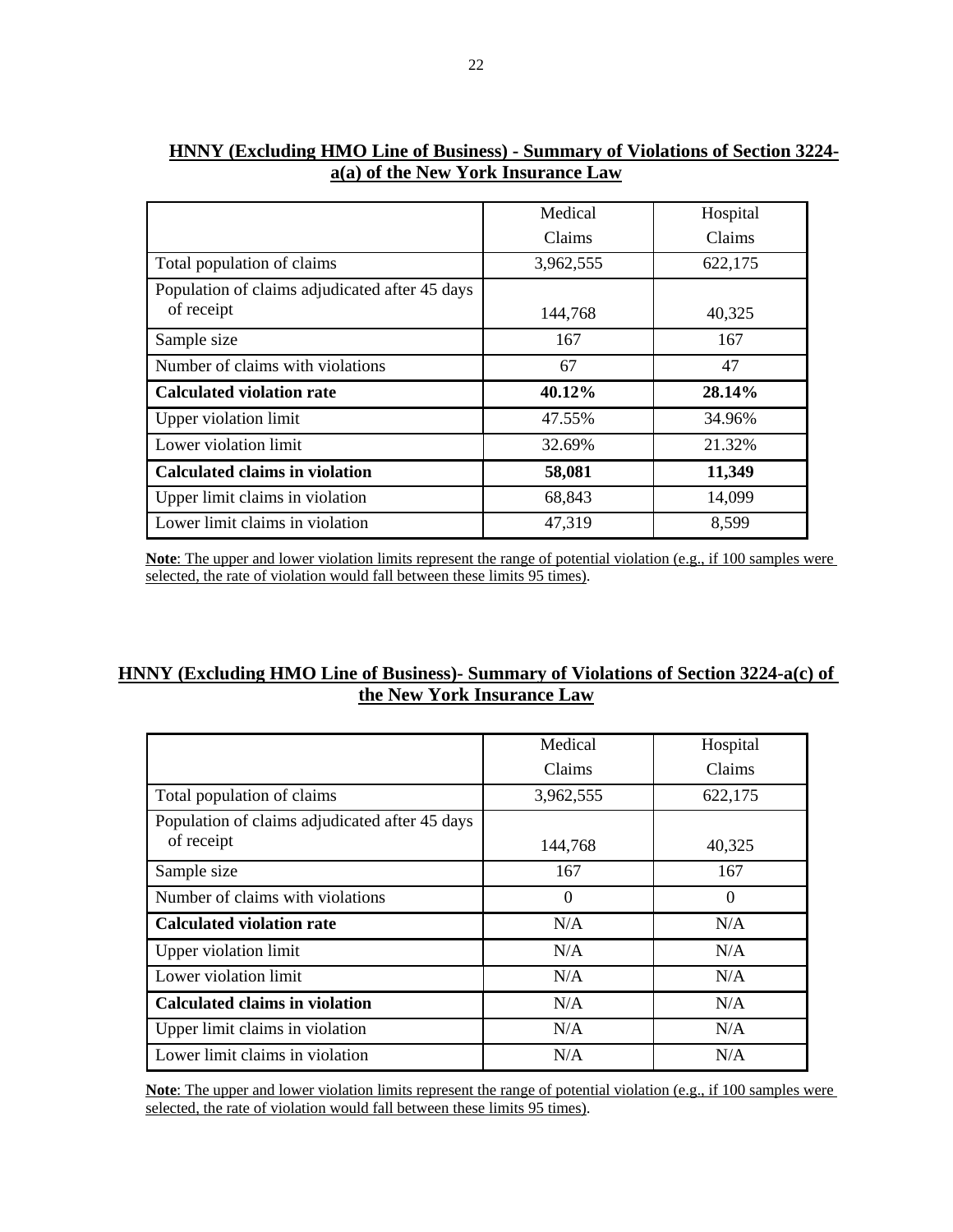|                                                              | Medical   | Hospital |
|--------------------------------------------------------------|-----------|----------|
|                                                              | Claims    | Claims   |
| Total population of claims                                   | 1,636,307 | 335,099  |
| Population of claims adjudicated after 45 days<br>of receipt | 66,962    | 25,394   |
| Sample size                                                  | 167       | 167      |
| Number of claims with violations                             | 56        | 52       |
| <b>Calculated violation rate</b>                             | 33.53%    | 31.14%   |
| <b>Upper violation limit</b>                                 | 40.69%    | 38.16%   |
| Lower violation limit                                        | 26.37%    | 24.11%   |
| <b>Calculated claims in violation</b>                        | 22,454    | 7,907    |
| Upper limit claims in violation                              | 27,249    | 9,691    |
| Lower limit claims in violation                              | 17,660    | 6,124    |

#### **HMO - Summary of Violations of Section 3224-a(a) of the New York Insurance Law**

**Note**: The upper and lower violation limits represent the range of potential violation (e.g., if 100 samples were selected, the rate of violation would fall between these limits 95 times).

#### **HMO - Summary of Violations of Section 3224-a(c) of the New York Insurance Law**

|                                                              | Medical   | Hospital |
|--------------------------------------------------------------|-----------|----------|
|                                                              | Claims    | Claims   |
| Total population of claims                                   | 1,636,307 | 335,099  |
| Population of claims adjudicated after 45 days<br>of receipt | 66,962    | 25,394   |
| Sample size                                                  | 167       | 167      |
| Number of claims with violations                             |           | $\Omega$ |
| <b>Calculated violation rate</b>                             | 0.60%     | 0%       |
| <b>Upper violation limit</b>                                 | 1.77%     | 0%       |
| Lower violation limit                                        | N/A       | 0%       |
| <b>Calculated claims in violation</b>                        | 401       | 0        |
| Upper limit claims in violation                              | 1,185     | $\Omega$ |
| Lower limit claims in violation                              | N/A       | $\Omega$ |

**Note**: The upper and lower violation limits represent the range of potential violation (e.g., if 100 samples were selected, the rate of violation would fall between these limits 95 times).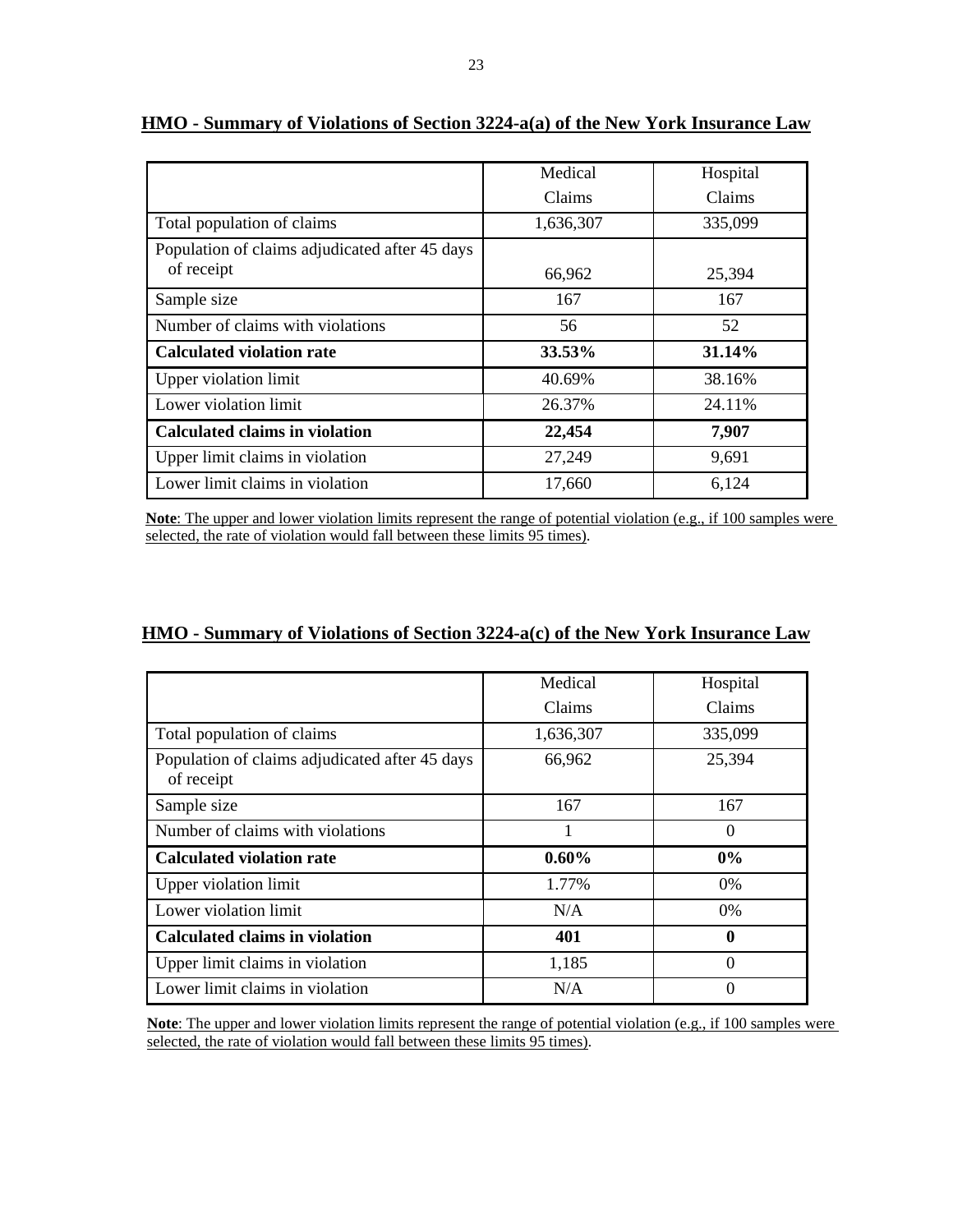It should be noted that the extrapolated number of violations relates to the population of claims used for the sample, which consisted of only those claims adjudicated after forty-five days from receipt and/or such claims adjudicated during the period January 1, 2008 through December 31, 2008, which should have incurred interest of two dollars or more based upon the examiner's calculations.

The population of claims adjudicated after forty-five days from the date of receipt for HNNY consisted of 144,768 and 40,325 medical and hospital claims, respectively, out of 3,962,555 and 622,175 medical and hospital claims processed, respectively, during the period under review.

The population of claims paid after forty-five days from the date of receipt for HNNY-HMO consisted of 66,962 and 25,394 medical and hospital claims, respectively, out of 1,636,307 and 335,099 medical and hospital claims processed, respectively, during the period under review.

five days and the payment of appropriate interest in those instances where interest is due. The Plan has made improvements with regard to the payment of all claims within forty-However, the Plan was not fully compliant with the provisions of Sections  $3224-a(a)$  and (c) of the New York Insurance Law at the time of examination.

It is recommended that the Plan fully comply with the requirements of Section 3224-a(a) of the New York Insurance Law and make appropriate payment of all claims within the fortyfive day period provided by the aforementioned section of the Insurance Law.

It is further recommended that the Plan fully comply with the requirements of Section 3224-a(c) and pay appropriate interest in those instances where the interest calculated pursuant to the aforementioned section of the Insurance Law is \$2.00 or more.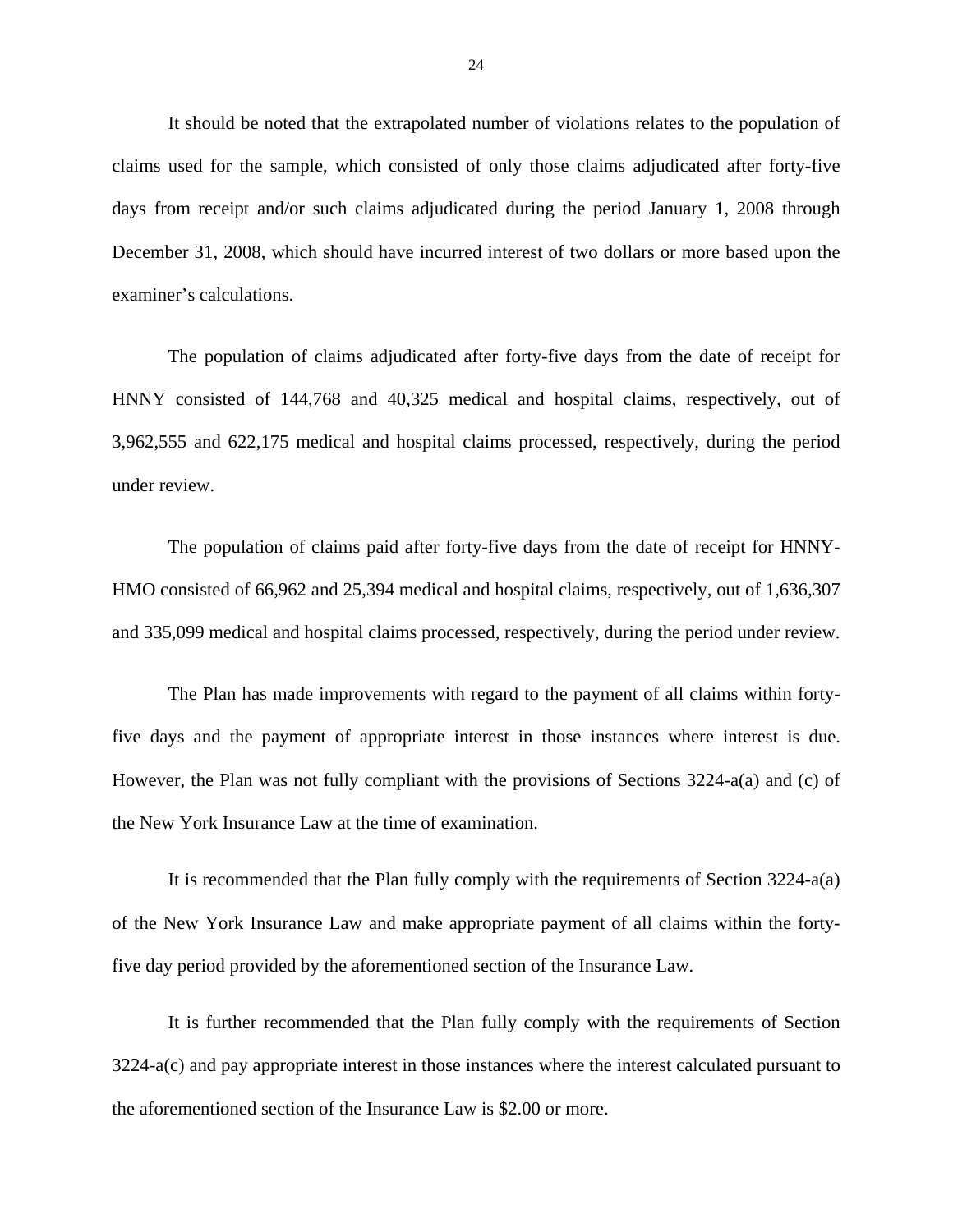#### **10. COMPLIANCE WITH PRIOR MARKET CONDUCT REPORT ON EXAMINATION**

The prior report on examination contained the following eighteen (18) comments and recommendations regarding market conduct items (The page numbers included in the table below refer to the prior report on examination).

#### **ITEM NO. PAGE NO.**

#### Section 3224-a of the New York Insurance Law (Prompt Pay Law)

1. It is recommended that the Plan comply with the requirements of Section 3224-a of the New York Insurance Law and make appropriate payment of all claims within the forty-five day period provided by the aforementioned section of the Insurance Law where there is not an appropriate reason for delay in payment as specified in Section 3224 a(a) and (b) of the New York Insurance Law. 36

> *The Plan has not fully complied with this recommendation. A similar recommendation is included within this report on examination.*

2. It is further recommended that the Plan pay appropriate interest in those instances where the interest calculated pursuant to Section 3224-a(c) of the New York Insurance Law is \$2.00 or more and where there is not an appropriate reason for delay in payment as specified in Sections 3224-a(a) and (b) of the New York Insurance Law. 36

> *The Plan has not fully complied with this recommendation. A similar recommendation is included within this report on examination.*

#### **Commissions to Brokers**

3. It is once again recommended that the Plan, pursuant to Section 4312(a) of the New York Insurance Law and Part 52.42(e) of New York Insurance Department Regulation 62 (11 NYCRR 52.42(e)), refrain from paying commissions to its brokers in excess of its commission rates filed with this Department. 37

*The Plan has complied with this recommendation.*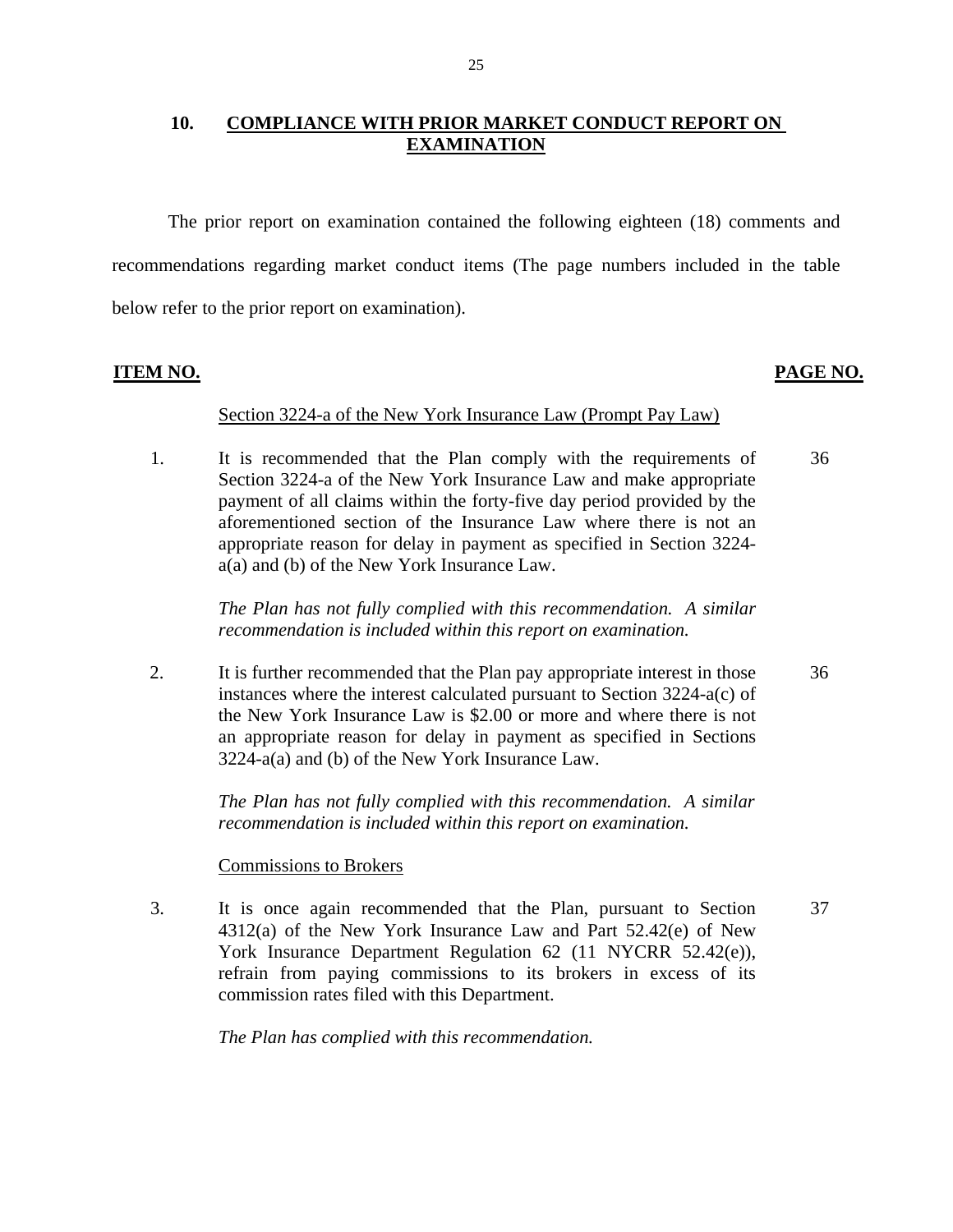#### Notification of Rate Increases

4. It is recommended that the Plan abide by the provisions of Section  $4308(g)(2)$  of the New York Insurance Law and provide at least thirty (30) days advance written notice of a rate increase to each contract holder and subscriber. 37

*The Plan has complied with this recommendation.* 

Response to New York Insurance Department Inquiries

5. It is recommended that the Plan comply with the provisions of New York Insurance Department Regulation 64 Part 216.4(b) and respond within 10 days from date of receipt of an inquiry from the Insurance Department. 38

*The Plan has complied with this recommendation.* 

#### Experience Rating

6. It is recommended that Plan calculate experience rated group premiums using only approved formulas in compliance with the requirements of Part 52.40 of Department Regulation 52 (11 NYCRR 52.40). 39

*The Plan has complied with this recommendation.* 

Sales and Advertising

7. It is recommended that the Plan comply with the requirements of Department Regulation 34 (11 NYCRR 215.11) in its advertising. 39

*The Plan has complied with this recommendation.* 

#### N.Y. Schedule M Reporting

8. It is recommended that the Plan reconcile the amounts reported in N.Y. Schedule M of its Annual Statement Data Requirements for Health Maintenance Organizations to the underlying utilization review appeals logs. 40

*The Plan has complied with this recommendation.*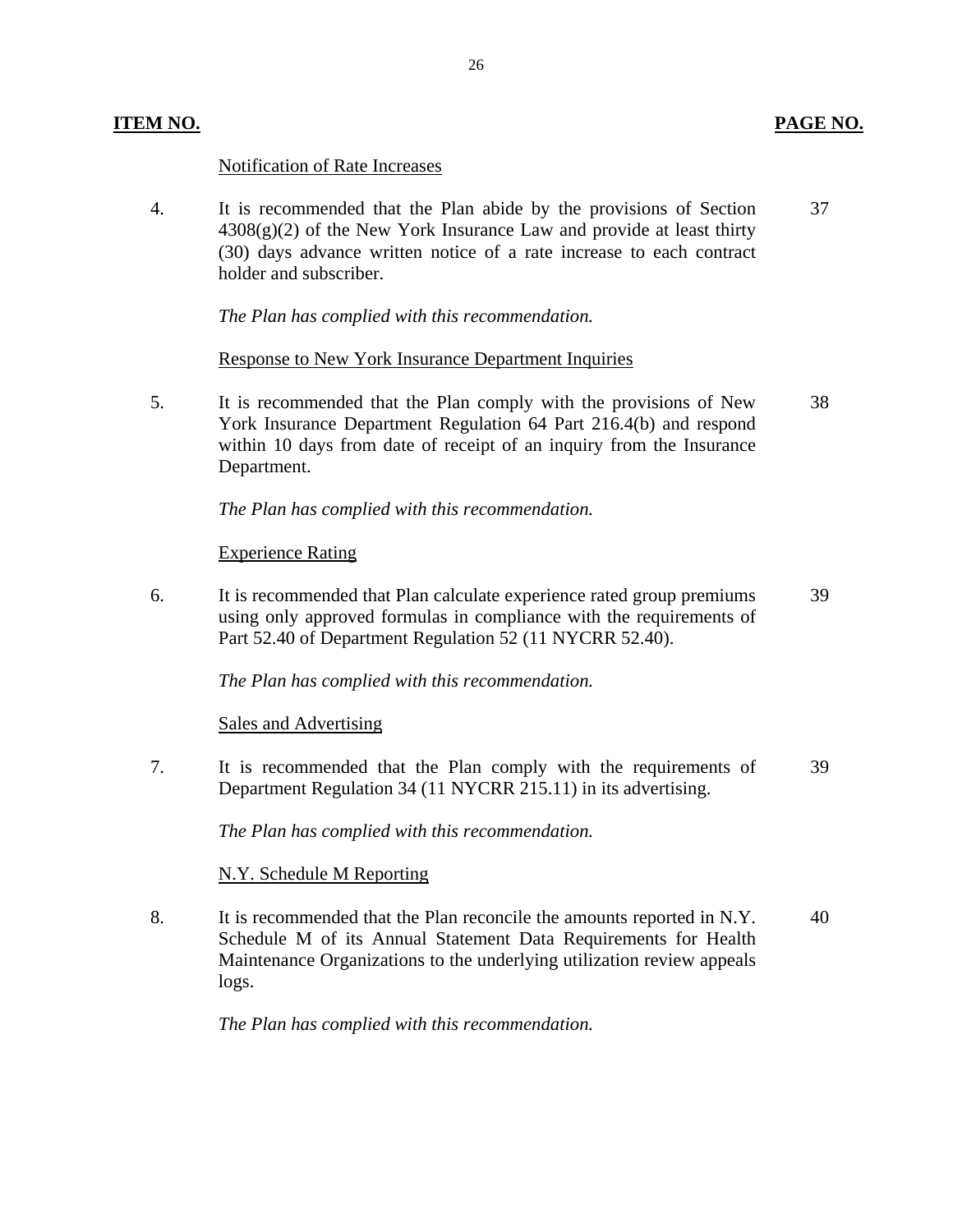#### **ITEM NO. PAGE NO.**

#### Retroactively Terminated Groups

9. It is recommended that the Plan revise its procedures regarding 40 retroactive terminations for non-payment so as to provide for all terminations for non-payment to take place within the thirty (30) day grace period included within its contracts or amend such contracts to provide for a time period commensurate with the present practice.

*The Plan has complied with this recommendation.* 

#### Third Party Claims

10. It is once again recommended that the Plan perform periodic audits of 41 claims processed by CMG and Davis Vision Corporation.

*The Plan has complied with this recommendation.* 

11. It is once again recommended that Plan's internal auditors conduct 41 periodic audits of the reconciliations of EDI and internal claims submissions in order to determine that said submissions are accurately routed to the appropriate claims system.

#### *The Plan has complied with this recommendation.*

**Frauds Review** 

12. It is recommended that the Plan report suspicious activity as stated in 42 Section 405(a) of the New York Insurance Law within 30 days.

*The Plan has complied with this recommendation.* 

13. It is recommended that the Plan comply with the requirements of 43 Section  $409(c)(5)$  of the New York Insurance Law and substantially increase the amount spent on advertising for public awareness of fraud.

*The Plan has complied with this recommendation.* 

Premium Refunds

14. It is recommended that the Plan refund premiums to its subscribers as  $46$ required by Section 4308(h) of the New York Insurance Law.

*The Plan has complied with this recommendation.* 

27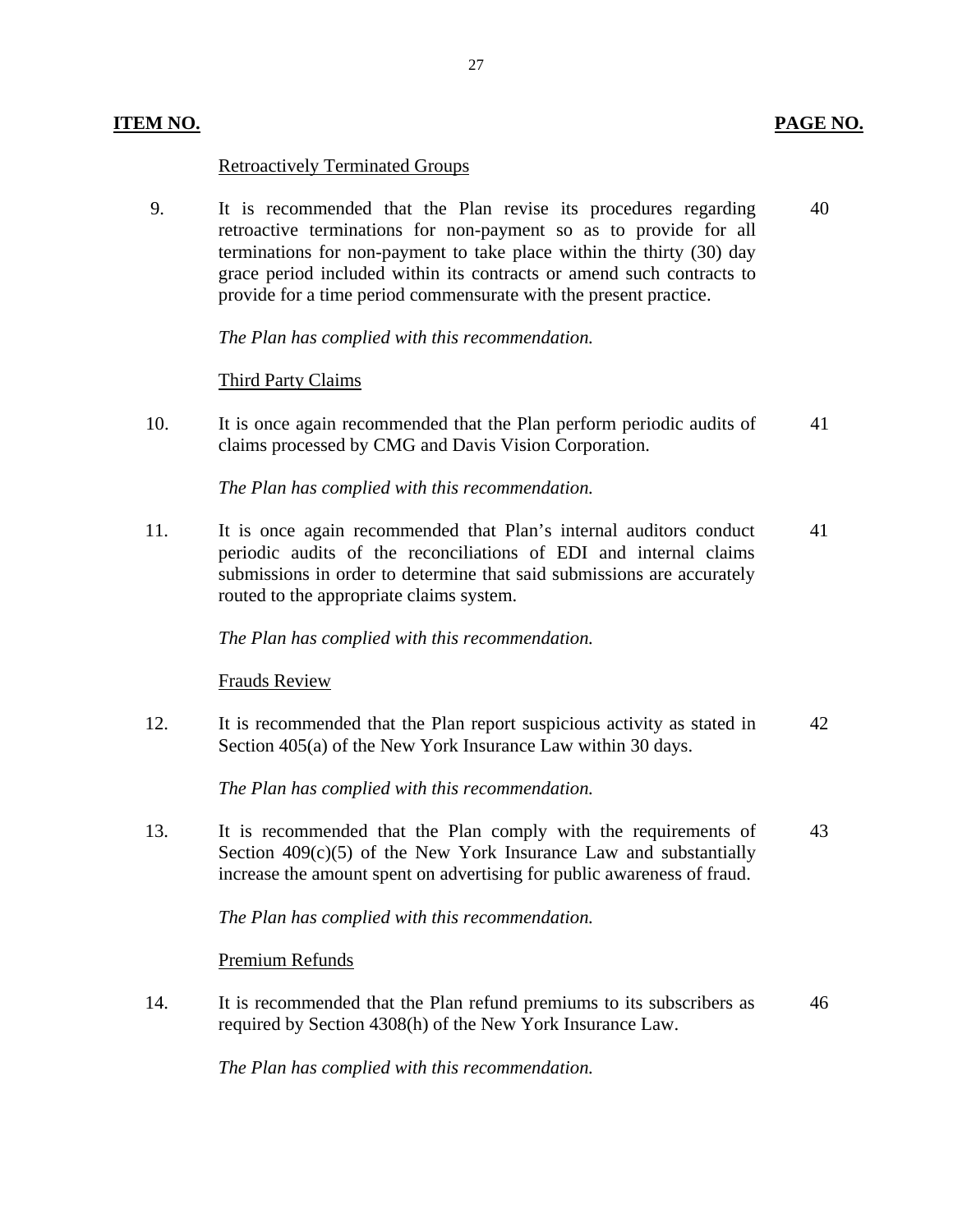#### **Infertility Mandated Claims**

15. It is recommended that the Plan re-review its claims data for the period, from September 1, 2002 to present, and identify and appropriately pay all infertility mandated claims, including non-injectible infertility drug claims that were incorrectly processed. It is also recommended that appropriate payment of prompt payment interest be included within such adjusted claim payments. 5. It is recommended that the Plan re-review its claims data for the period,<br>from September 1, 2002 to present, and identify and appropriately pay<br>all infertility mandated claims, including non-injectible infertility drug<br>

*The Plan has complied with this recommendation.* 

#### **Health Benefits**

16. It is recommended that the Plan comply with New York Insurance Law Section 4224(c) and discontinue its coverage of fitness club membership until such time as the benefits therein are made part of the member contracts and are appropriately rated. 49

*The Plan has complied with this recommendation.* 

#### <u> Underwriting – Sole Proprietor</u>

17. It is recommended that the Plan comply with the underwriting guidelines for enrollment of sole proprietors as set forth in Section 4317(f)(3) of the New York Insurance Law 50

*The Plan has complied with this recommendation.* 

#### **APPENDIX A - HMO OPERATIONS**

#### **Commissions to Brokers**

18. It is once again recommended that the HMO, pursuant to Section 4312(a) of the New York Insurance Law and Part 52.42(e) of New York Insurance Department Regulation 62 (11 NYCRR 52.42(e)), refrain from paying commissions to its brokers in excess of its commission rates filed with this Department. 76

*The Plan has complied with this recommendation.*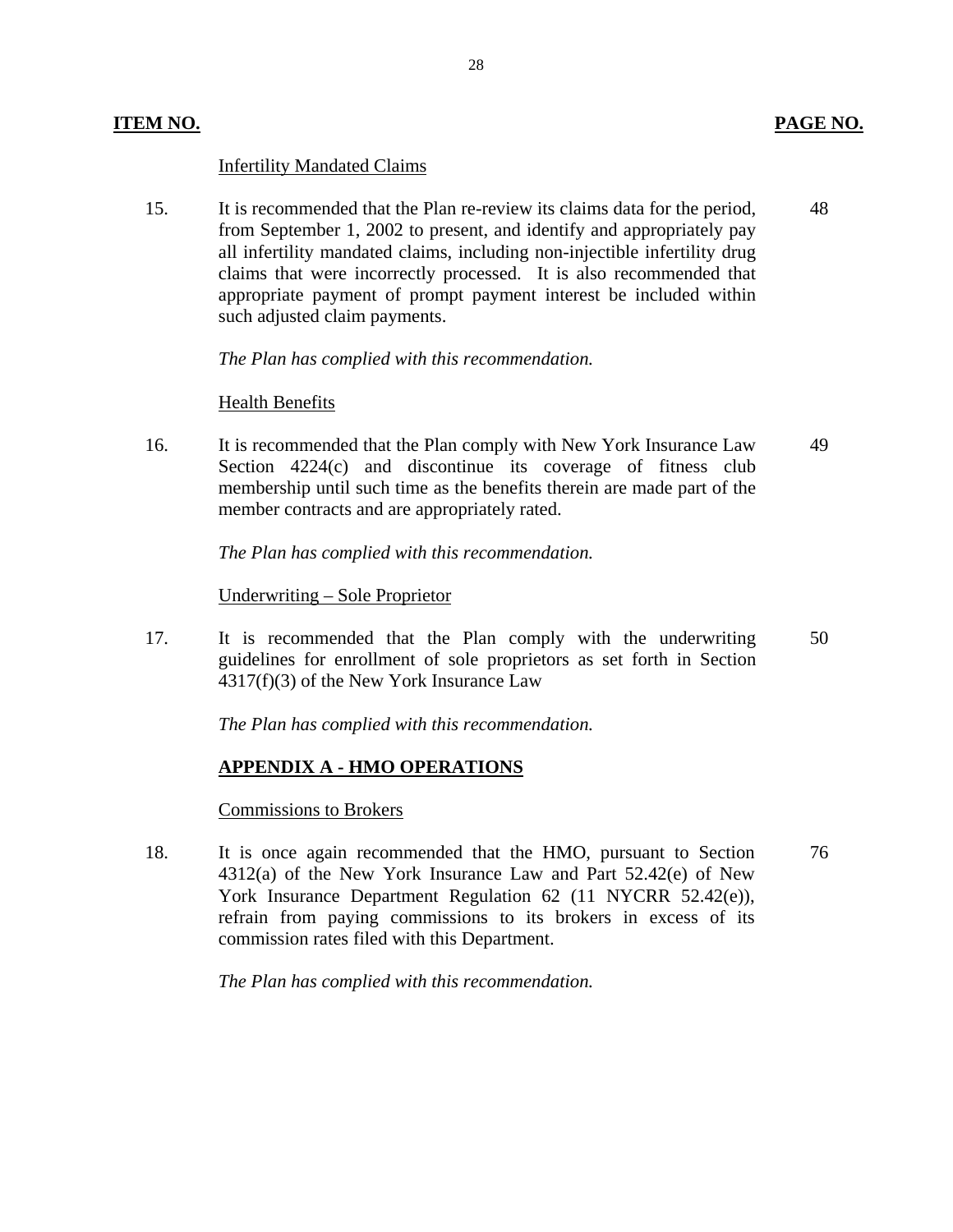#### **11. SUMMARY OF COMMENTS AND RECOMMENDATIONS**

#### <span id="page-30-0"></span>**ITEM PAGE NO.**

- A. Adoption Of Procedure Manuals Circular Letter No. 9 (1999)
	- i. It is recommended that the Plan's board of directors obtain 7 annually, from the Plan's general counsel, a statement that the Plan's current claims adjudication procedures, including those set forth in the current claims manual, are in accordance with applicable statutes, rules and regulations.
	- ii. It is recommended that the Plan revise its annual certifications 8 to its board of directors to assure the board that the claim adjudication procedures that were performed by outside parties, and additional key areas such as underwriting and rating, and the accurate and timely reporting of all financial statement schedules and exhibits, are being conducted in accordance with applicable statutes, rules and regulations.

#### **Agents and Brokers**

- B. Agents and Brokers<br>i. It is recommended that HealthNow ensure that all active 9 producers are duly licensed to ensure compliance with the provisions of Section 2102(a)(1) of the New York Insurance Law.
	- ii. It is recommended that HealthNow ensure that certificates of 10 appointment are filed with the Department within fifteen days for each of its agents, as required by Sections 2112(a) and 2112(b) of the New York Insurance Law.
	- iii. It is recommended that HealthNow comply with the provisions 11 of Section 2112(d) of the New York Insurance Law by maintaining documentation for and reporting all terminated insurance agents to the Department, as prescribed by such statute.
	- iv. It is also recommended that HealthNow maintain a log of 11 terminated certificates of appointments of agents and brokers, in accordance with the licensing record maintenance requirements of Department Regulation No. 152.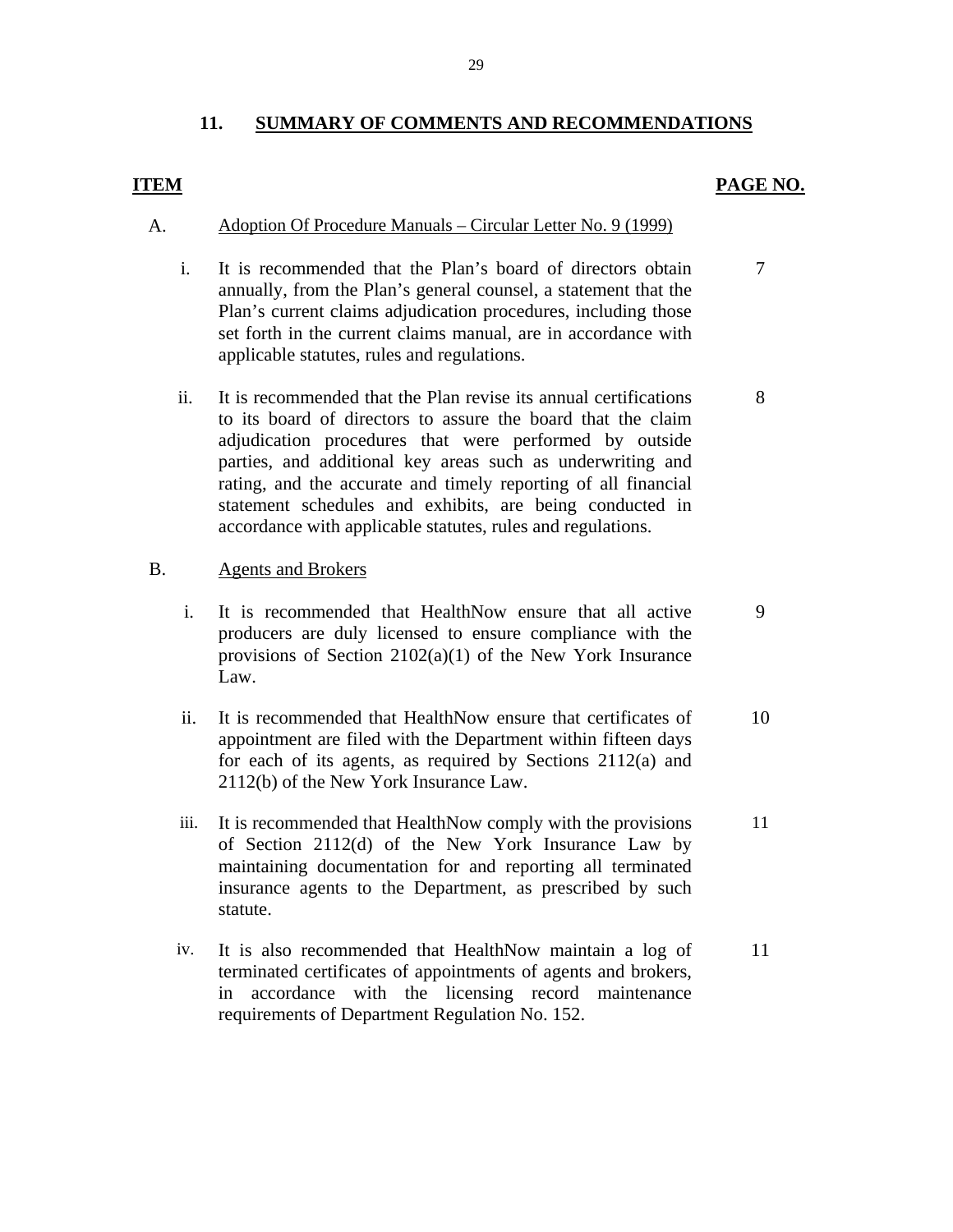#### **ITEM** PAGE NO.

14

14

- Grievances and Appeals **Mandated Benefits** v. It is recommended that HealthNow comply with the provisions of Section 2114(a)(3) of the New York Insurance Law and refrain from paying commissions to agents and brokers who have not obtained valid and/or current licenses. 12 vi. It is recommended that HealthNow comply with its internal control policies and procedures by maintaining agent and broker of record letters. vii. It is also recommended that HealthNow adhere to the provisions of its agent / broker agreements by ensuring that such agents or brokers maintain professional liability (Errors and Omissions) insurance coverage. viii. It is further recommended that HealthNow maintain all addenda relative to its business associate agreements so that this can be used as documentation to support that it meets the requirements of the Health Insurance Portability and Accountability Act of 1996. 14 C. Grievances and Appeals<br>It is recommended that the Plan provide written acknowledgment of a grievance within the fifteen business day time-frame prescribed by Section 4802(d) of the New York Insurance Law. 15
- D. <u>Mandated Benefits</u><br>i. Notwithstanding the Stipulation it is recommended that the Plan comply with the provisions of Sections  $4303(g)(4)(A)$  and  $4303(h)(4)(A)$  of the New York Insurance Law, by sending such written notices to the Plan's small groups on an annual basis. 17
	- ii. It is also recommended that such notices contain the information required by Sections  $4303(g)(2)(A)$  and 4303(h)(2)(A) of the New York Insurance Law. 17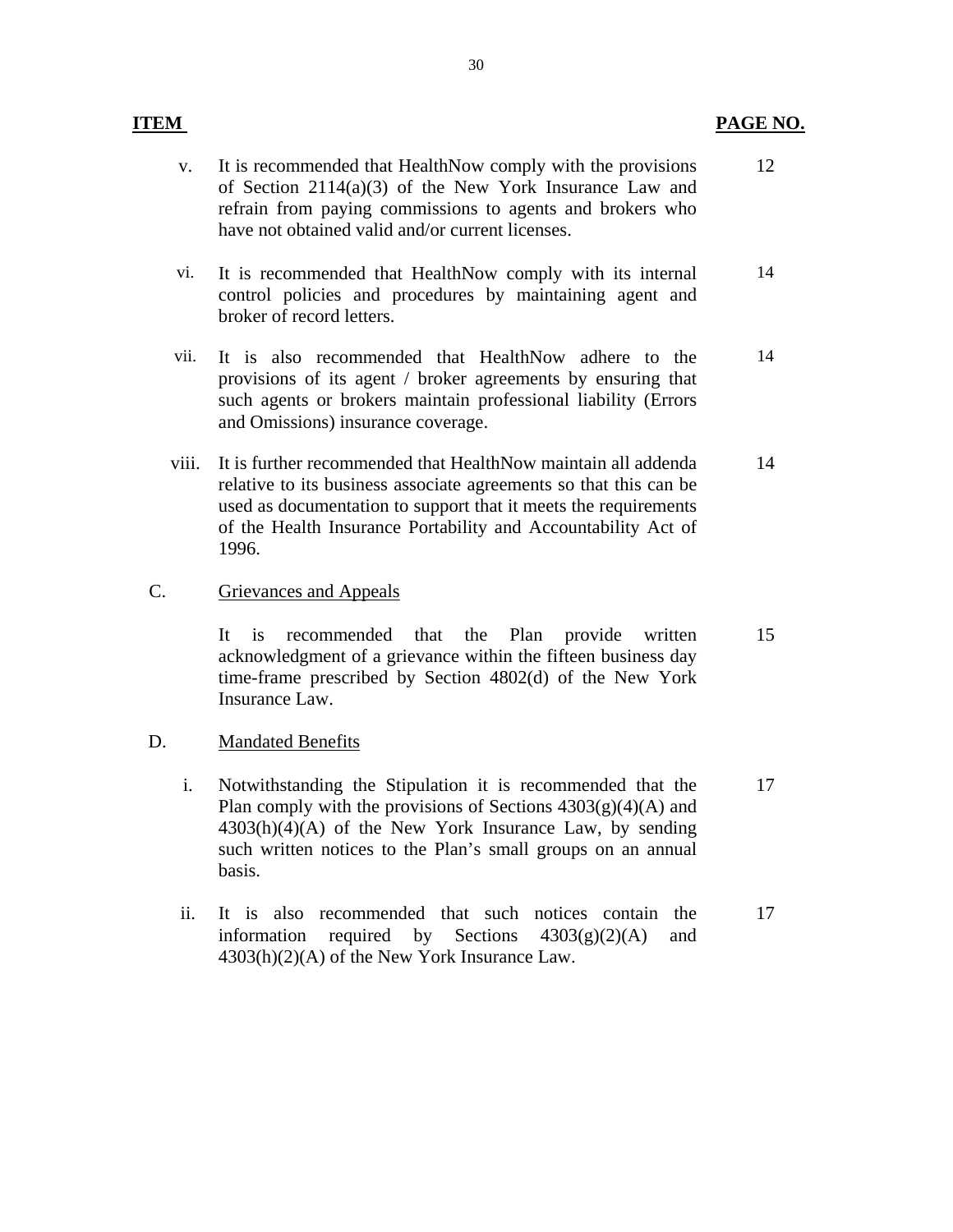#### **ITEM PAGE NO.**

19

#### **Claims Processing**

E. Claims Processing<br>It is recommended that the Plan issue complete explanation of benefits statements to its insureds or subscribers in all instances in which claims are denied because the insured or subscriber was terminated, and for out of network claims, in compliance with the requirements of Sections 3234(b)(6) and 3234(b)(7) of the New York Insurance Law.

- F. Standards for Prompt, Fair and Equitable Settlement of Claims for Health Care and Payments for Health Services ("Prompt Pay Law")
	- i. It is recommended that the Plan fully comply with the requirements of Section 3224-a(a) of the New York Insurance Law and make appropriate payment of all claims within the forty-five day period provided by the aforementioned section of the Insurance Law 24
	- ii. It is further recommended that the Plan fully comply with the requirements of Section 3224-a(c) and pay appropriate interest in those instances where the interest calculated pursuant to the aforementioned section of the Insurance Law is \$2.00 or more. 24